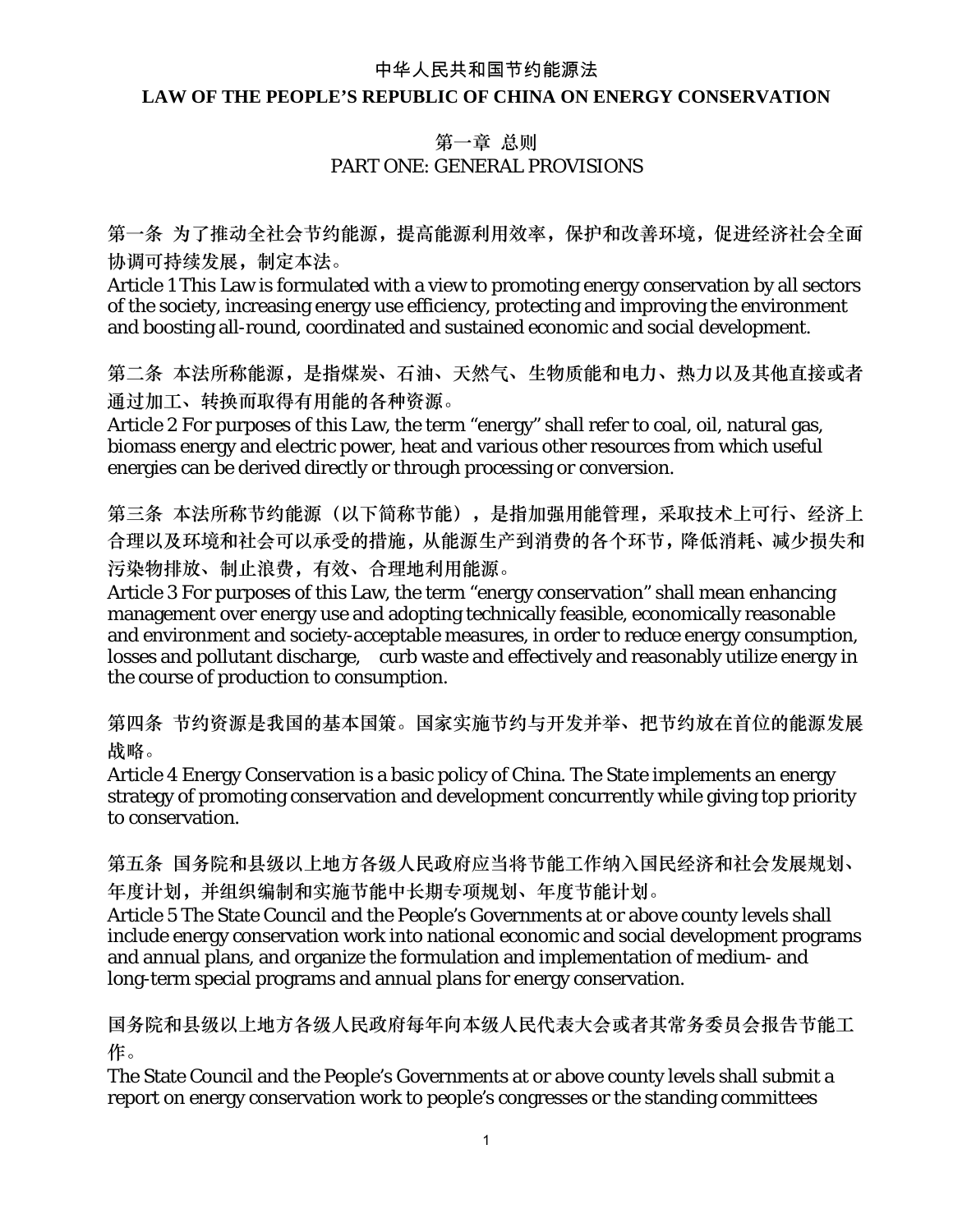thereof at the same level on an annual basis.

第六条 国家实行节能目标责任制和节能考核评价制度,将节能目标完成情况作为对地方人民 政府及其负责人考核评价的内容。

Article 6 The State implements a system of accountability for energy conservation targets and a system for energy conservation evaluation whereby the fulfillment of energy conservation targets is taken as one part of the evaluation of local people's governments and their responsible persons.

省、自治区、直辖市人民政府每年向国务院报告节能目标责任的履行情况。

The people's governments of provinces, autonomous regions and municipalities shall submit a report on the performance of their responsibilities for energy conservation targets to the State Council on an annual basis.

第七条 国家实行有利于节能和环境保护的产业政策,限制发展高耗能、高污染行业,发展节 能环保型产业。

Article 7 The State implements an industrial policy conducive to energy conservation and environmental protection, restricts the development of industries of high energy consumption and high pollution, and develops energy-saving and environmentally-friendly industries.

国务院和省、自治区、直辖市人民政府应当加强节能工作,合理调整产业结构、企业结构、产 品结构和能源消费结构,推动企业降低单位产值能耗和单位产品能耗,淘汰落后的生产能力, 改进能源的开发、加工、转换、输送、储存和供应,提高能源利用效率。

The State Council and the people's governments of provinces, autonomous regions and municipalities shall strengthen their energy conservation work, rationally adjust industrial structures, enterprise structures, product structures and energy consumption structures, prompting enterprises to reduce energy consumption for unit output and unit product, eliminate outdated production capacities, improve the development, processing, conversion, transmission, storage and supply of energies, and improve energy utilization efficiency.

国家鼓励、支持开发和利用新能源、可再生能源。

The State encourages and supports the development and utilization of new energies and renewable energies.

第八条 国家鼓励、支持节能科学技术的研究、开发、示范和推广,促进节能技术创新与进步。 Article 8 The State encourages and supports the research, development, demonstration and popularization of sciences and technologies for energy conservation in an effort to promote the innovation and progress of energy conservation technologies.

国家开展节能宣传和教育,将节能知识纳入国民教育和培训体系,普及节能科学知识,增强全 民的节能意识,提倡节约型的消费方式。

The State carries out publicity and education on energy conservation, incorporates knowledge concerning energy conservation into national education and training system, popularizes scientific knowledge of energy conservation, enhances national awareness for energy conservation and promotes energy-saving consumption styles.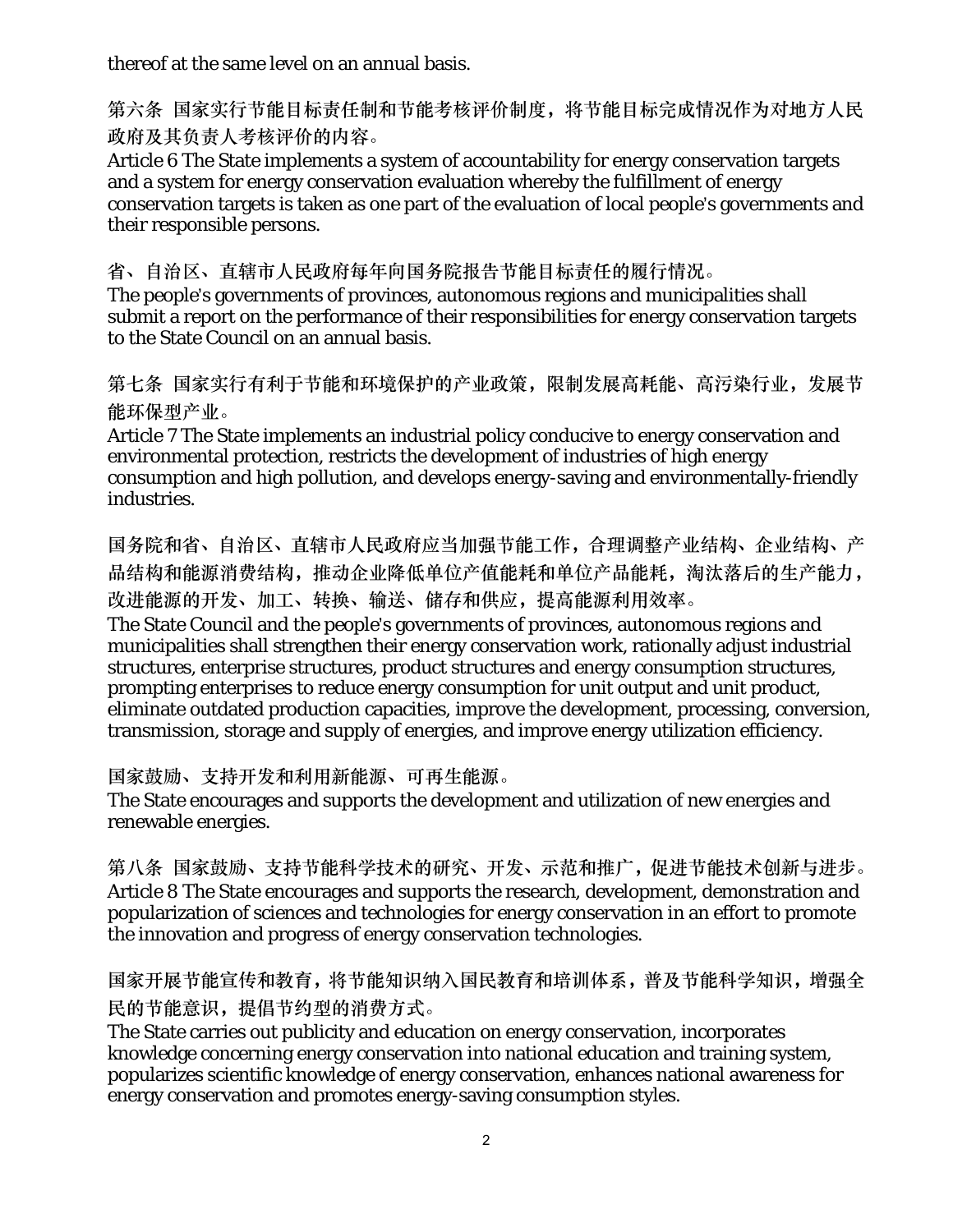第九条 任何单位和个人都应当依法履行节能义务,有权检举浪费能源的行为。 Article 9 All entities and individuals shall perform their obligations for energy conservation according to law and shall have the right to report on acts of energy waste.

新闻媒体应当宣传节能法律、法规和政策,发挥舆论监督作用。 The press media shall publicize laws, regulations and policies for energy conservation to give full play to the role of the media for supervision.

第十条 国务院管理节能工作的部门主管全国的节能监督管理工作。国务院有关部门在各自的 职责范围内负责节能监督管理工作,并接受国务院管理节能工作的部门的指导。 Article 10 The department of the State Council in charge of energy conservation work shall be responsible for the supervision and administration of the country's energy conservation work. Relevant departments of the State Council shall be responsible for the supervision and administration of energy conservation within the scope of their respective responsibilities, and shall be subject to guidance of the department of the State Council in charge of energy conservation work.

县级以上地方各级人民政府管理节能工作的部门负责本行政区域内的节能监督管理工作。县级 以上地方各级人民政府有关部门在各自的职责范围内负责节能监督管理工作,并接受同级管理 节能工作的部门的指导。

The departments of local people's governments at various levels at or above the county level in charge of energy conservation work shall be responsible for the supervision and administration of energy conservation within their respective administrative regions. Relevant departments of the people's governments at various levels at or above the county level shall be responsible for the supervision and administration of energy conservation within the scope of their respective responsibilities and shall be subject to guidance of the department at the same level in charge of energy conservation work.

### 第二章 节能管理 PART TWO: ENERGY CONSERVATION ADMINISTRATION

第十一条 国务院和县级以上地方各级人民政府应当加强对节能工作的领导,部署、协调、监 督、检查、推动节能工作。

Article 11 The State Council and local people's governments at or above the county level shall strengthen leadership, arrangement, coordination, supervision, inspection and promotion of energy conservation work.

第十二条 县级以上人民政府管理节能工作的部门和有关部门应当在各自的职责范围内,加强 对节能法律、法规和节能标准执行情况的监督检查,依法查处违法用能行为。 Article 12 Departments in charge of energy conservation work and relevant departments of the people's governments at or above the county level shall, in the scope of their respective responsibilities, strengthen supervision and inspection of the implementation of laws, regulations and standards with respect to energy conservation and shall investigate and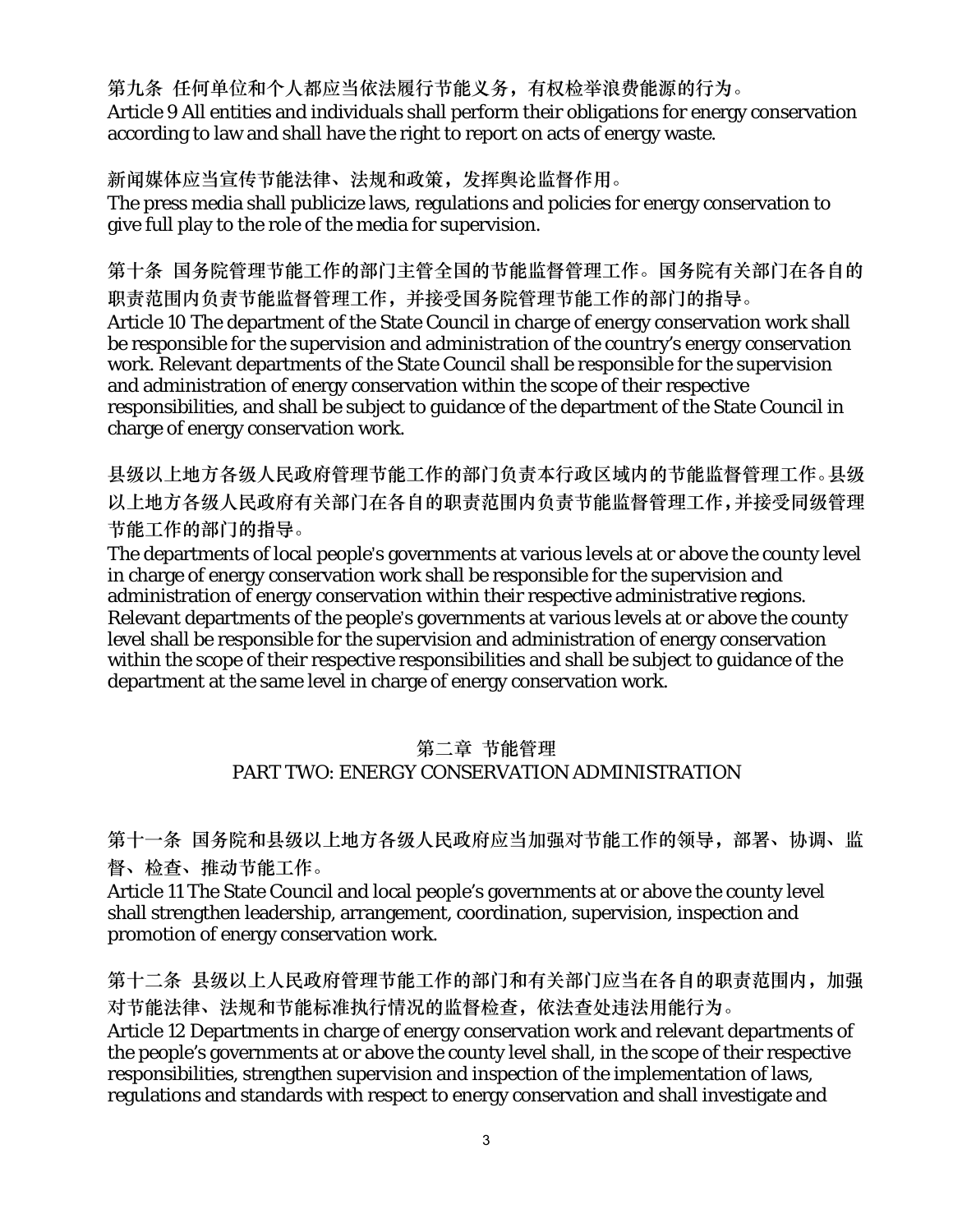penalize illegal acts of energy use according to law.

履行节能监督管理职责不得向监督管理对象收取费用。

In performing responsibilities for supervision and administration of energy conservation, any department may not charge fees from those under supervision and administration.

第十三条 国务院标准化主管部门和国务院有关部门依法组织制定并适时修订有关节能的国家 标准、行业标准,建立健全节能标准体系。

Article 13 The department of the State Council in charge of standardization and relevant departments of the State Council shall organize the formulation of national and industrial standards concerning energy conservation and amendment thereto from time to time, and establish a sound standardization system for energy conservation.

国务院标准化主管部门会同国务院管理节能工作的部门和国务院有关部门制定强制性的用能 产品、设备能源效率标准和生产过程中耗能高的产品的单位产品能耗限额标准。 The department of the State Council in charge of standardization shall, jointly with the department of the State Council in charge of energy conservation work and relevant departments of the State Council, formulate mandatory energy efficiency standards for energy-consuming products and equipment and energy consumption limit standards for unit product of high energy consumption in the course of production.

国家鼓励企业制定严于国家标准、行业标准的企业节能标准。

The State encourages enterprises to formulate enterprise standards for energy conservation that are stricter than national and industrial standards.

省、自治区、直辖市制定严于强制性国家标准、行业标准的地方节能标准,由省、自治区、直 辖市人民政府报经国务院批准;本法另有规定的除外。

If any province, autonomous region or municipality formulates local standards for energy conservation stricter than mandatory national and industrial standards, the people's government of such province, autonomous region or municipality shall submit the same to the State Council for approval, except for otherwise specified in this Law.

第十四条 建筑节能的国家标准、行业标准由国务院建设主管部门组织制定,并依照法定程序 发布。

Article 14 National and industrial standards for energy conservation in the construction sector shall be formulated under organization by the department of the State Council in charge of construction and shall be promulgated according to mandatory procedures.

省、自治区、直辖市人民政府建设主管部门可以根据本地实际情况,制定严于国家标准或者行 业标准的地方建筑节能标准,并报国务院标准化主管部门和国务院建设主管部门备案。 The department of the people's governments of provinces, autonomous regions and municipalities in charge of construction may, in light of local actual situations, formulate local standards for energy conservation in the construction sector stricter than national or industrial standards, and submit the same to the department of the State Council in charge of standardization and the department of the State Council in charge of construction for record.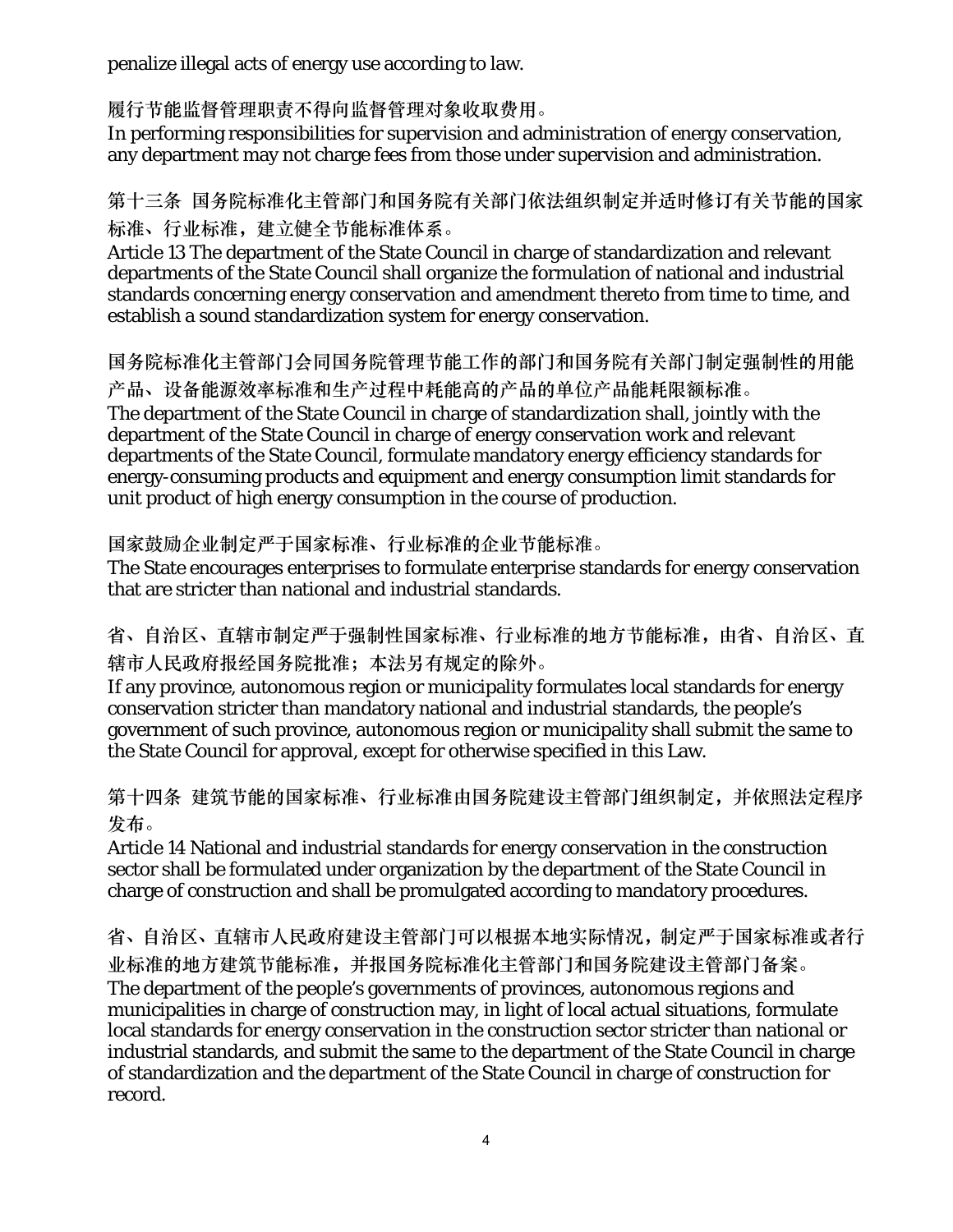第十五条 国家实行固定资产投资项目节能评估和审查制度。不符合强制性节能标准的项目, 依法负责项目审批或者核准的机关不得批准或者核准建设;建设单位不得开工建设;已经建成 的,不得投入生产、使用。具体办法由国务院管理节能工作的部门会同国务院有关部门制定。 Article 15 The State implements a system for evaluation and examination of energy conservation in fixed asset investment projects. The authorities charged with project examination or approval according to law may not approve the construction of any projects not in conformity of statutory standards for energy conservation. In this case, the construction entities may not commence construction, or if the construction has been completed, it may not be put into operation or use. Specific measures for this process will be formulated by the department of the State Council in charge of energy conservation jointly with relevant departments of the State Council.

第十六条 国家对落后的耗能过高的用能产品、设备和生产工艺实行淘汰制度。淘汰的用能产 品、设备、生产工艺的目录和实施办法,由国务院管理节能工作的部门会同国务院有关部门制 定并公布。

Article 16 The State implements a system of eliminating the outdated energy-consuming products, equipment and processes of excessively high energy consumption. The catalogue of and measures for implementing the rules on energy-consuming products, equipment and processes so eliminated will be formulated and promulgated by the department of the State Council in charge of energy conservation work and relevant departments of the State Council.

生产过程中耗能高的产品的生产单位,应当执行单位产品能耗限额标准。对超过单位产品能耗 限额标准用能的生产单位,由管理节能工作的部门按照国务院规定的权限责令限期治理。 The manufacturers of products of high energy consumption in the course of production shall comply with the standards of energy consumption limits on unit product. The departments in charge of administration of energy conservation work shall, to the extent of authority as specified by the State Council, order those manufacturers that use energy exceeding the standard of energy consumption limit on unit product to make corrections within the specified periods.

对高耗能的特种设备,按照国务院的规定实行节能审查和监管。

With respect to special equipment of high energy consumption, examination and supervision on energy conservation shall be conducted pursuant to regulations of the State Council.

第十七条 禁止生产、进口、销售国家明令淘汰或者不符合强制性能源效率标准的用能产品、 设备;禁止使用国家明令淘汰的用能设备、生产工艺。

Article 17 The manufacturing, import or sale of any energy-consuming products and equipment shall be prohibited if they are expressly ordered to be eliminated by the State or they do not comply with the statutory standards for energy efficiency. The use of energy-consuming equipment and processes that are expressly ordered to be eliminated by the State shall be prohibited.

第十八条 国家对家用电器等使用面广、耗能量大的用能产品,实行能源效率标识管理。实行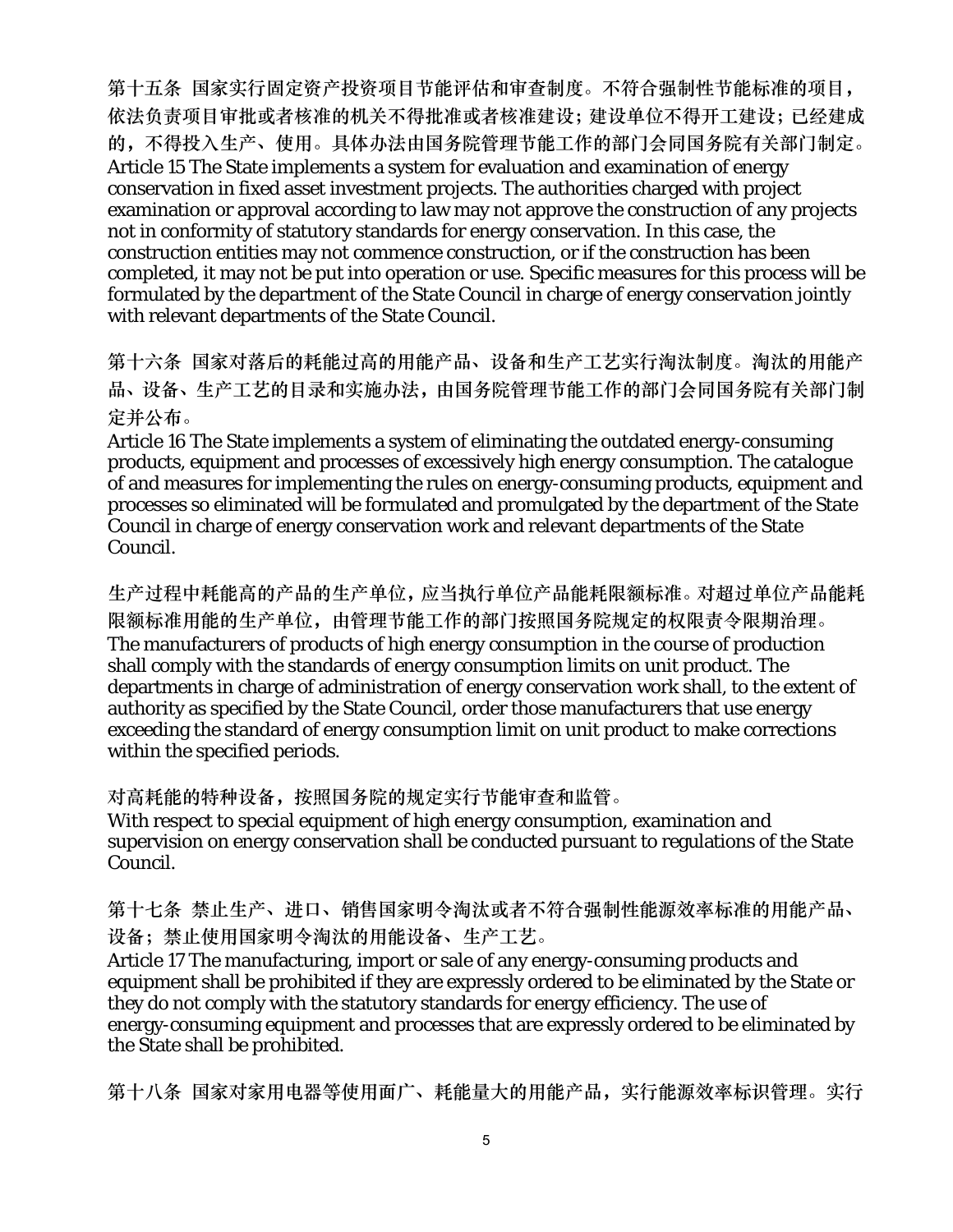能源效率标识管理的产品目录和实施办法,由国务院管理节能工作的部门会同国务院产品质量 监督部门制定并公布。

Article 18 The State exercises energy efficiency labeling management on energy-consuming products that are widely used and consume large amount of energy including household appliances. The catalogue of products under and measures for the implementation of energy efficiency labeling management will be formulated and promulgated by the department of the State in charge of energy conservation work jointly with the product quality supervision department of the State Council.

第十九条 生产者和进口商应当对列入国家能源效率标识管理产品目录的用能产品标注能源效 率标识,在产品包装物上或者说明书中予以说明,并按照规定报国务院产品质量监督部门和国 务院管理节能工作的部门共同授权的机构备案。

Article 19 Manufacturers and importers shall put energy efficiency labels on the energy-consuming products included in the catalogue of products under State energy efficiency labeling management, and give a description on the product packaging materials or users' guide, and shall file the same with the organization jointly authorized by the product quality supervision department of the State Council and the department of the State Council in charge of energy conservation work.

生产者和进口商应当对其标注的能源效率标识及相关信息的准确性负责。禁止销售应当标注而 未标注能源效率标识的产品。

Manufacturers and importers shall be responsible for the accuracy of the energy efficiency labels they have put and relevant information. The production of products that should be labeled but fail to be labeled with energy efficiency marks shall be prohibited.

禁止伪造、冒用能源效率标识或者利用能源效率标识进行虚假宣传。

Counterfeiting or pass-off of energy efficiency marks or utilization of energy efficiency marks for fraudulent publicity shall be prohibited.

第二十条 用能产品的生产者、销售者,可以根据自愿原则,按照国家有关节能产品认证的规 定,向经国务院认证认可监督管理部门认可的从事节能产品认证的机构提出节能产品认证申 请;经认证合格后,取得节能产品认证证书,可以在用能产品或者其包装物上使用节能产品认 证标志。

Article 20 Manufacturers or distributors of energy-consuming products shall, on a free-will basis and pursuant to State rules on energy-consuming product certification, file an application for energy-saving product certification with the organization engaging in energy-saving product certification as accepted by the department of the State Council in charge of certification supervision. Upon certification and acceptance thereof, a certificate for energy-saving product certification shall be issued and energy-saving product certification marks may be labeled on energy-consuming products or their packaging materials.

禁止使用伪造的节能产品认证标志或者冒用节能产品认证标志。

Any use of counterfeited energy-saving product certification marks or pass-off of energy-saving product certification marks shall be prohibited.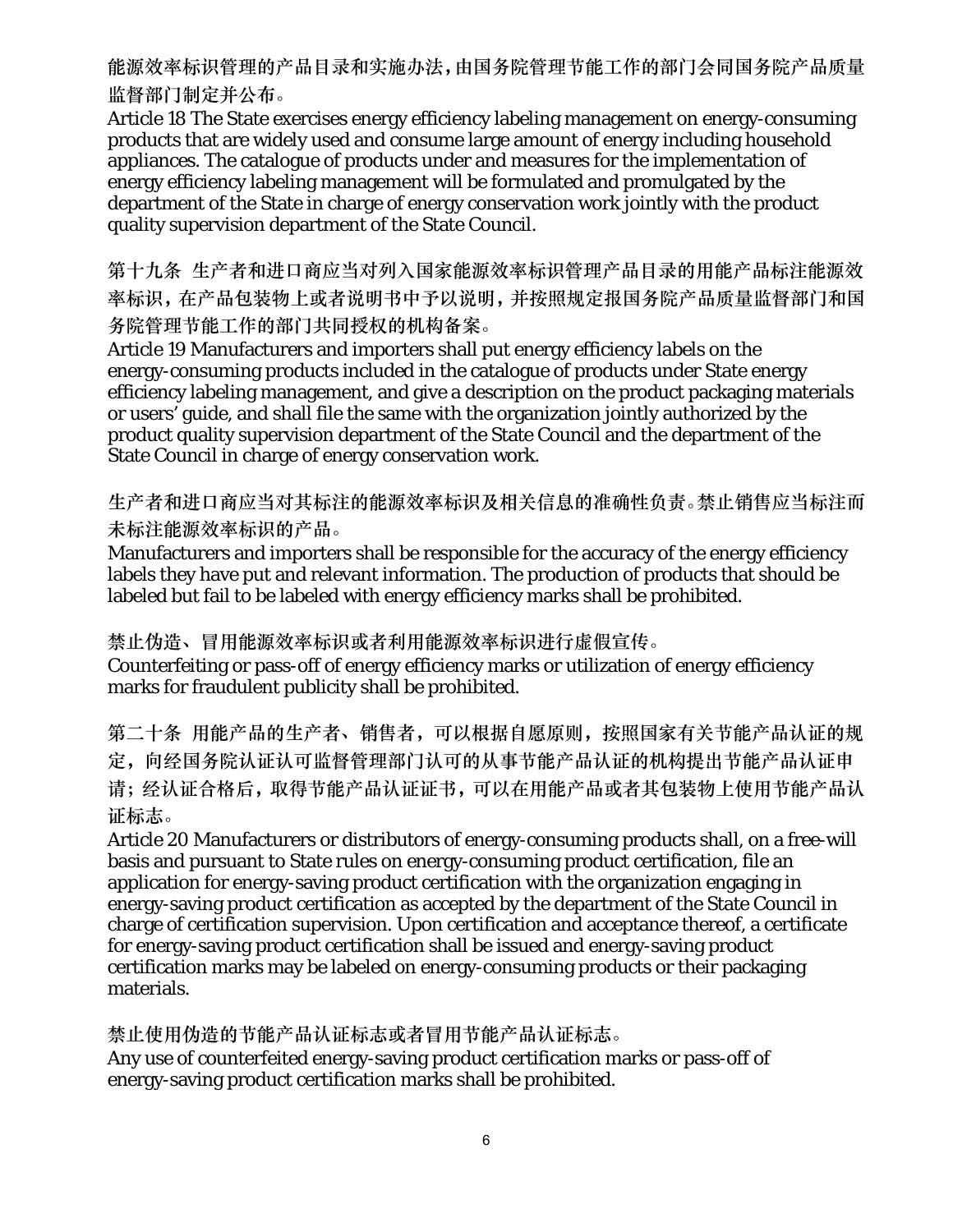第二十一条 县级以上各级人民政府统计部门应当会同同级有关部门,建立健全能源统计制度, 完善能源统计指标体系,改进和规范能源统计方法,确保能源统计数据真实、完整。 Article 21 The statistics department of various people's governments at or above the county level shall, jointly with relevant departments at the same level, establish a sound system for energy statistics, perfect the system for energy statistical indicators, improve and standardize energy statistical methods, and ensure the authenticity and completeness of energy statistical figures.

国务院统计部门会同国务院管理节能工作的部门,定期向社会公布各省、自治区、直辖市以及 主要耗能行业的能源消费和节能情况等信息。

The statistics department of the State Council shall, jointly with the department of the State Council in charge of energy conservation work, periodically announce to the public the information concerning energy consumption and energy conservation with respect to various provinces, autonomous regions and municipalities as well as major energy-consuming industries.

第二十二条 国家鼓励节能服务机构的发展,支持节能服务机构开展节能咨询、设计、评估、 检测、审计、认证等服务。

Article 22 The State encourages the development of energy-conservation service agencies, and support such services as consulting, design, evaluation, inspection, auditing and certification on energy conservation to be rendered by energy-conservation service agencies.

国家支持节能服务机构开展节能知识宣传和节能技术培训,提供节能信息、节能示范和其他公 益性节能服务。

The State supports publicity of energy conservation knowledge and training of energy conservation technologies, provision of information on energy conservation, demonstration of energy conservation and other pro bono services for energy conservation to be rendered by energy conservation service agencies.

第二十三条 国家鼓励行业协会在行业节能规划、节能标准的制定和实施、节能技术推广、能 源消费统计、节能宣传培训和信息咨询等方面发挥作用。

Article 23 The State encourages industrial associations to play a role in the formulation and implementation of industrial programs and standards for energy conservation, popularization of energy-conservation technologies, energy consumption statistics,

publicity, training and information consulting with respect to energy conservation.

### 第三章 合理使用与节约能源 PART THREE RATIONAL UTILIZATION AND CONSERVATION OF ENERGY

# 第一节 一般规定

### Section 1 General Provisions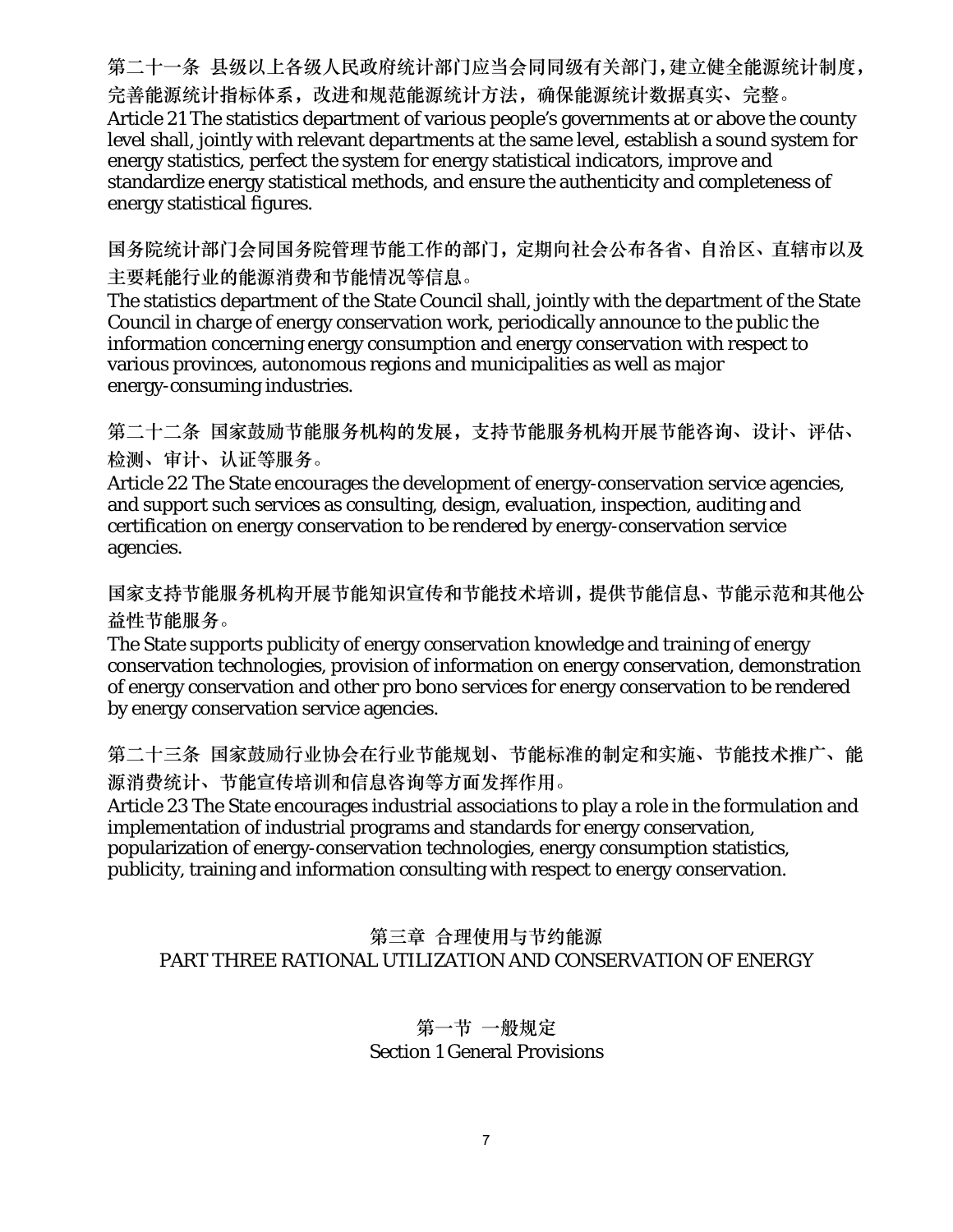第二十四条 用能单位应当按照合理用能的原则,加强节能管理,制定并实施节能计划和节能 技术措施,降低能源消耗。

Article 24 Energy-consuming entities shall, in principle of rational energy utilization, strengthen management over energy conservation, formulate and implement plans and technical measures for energy conservation, and reduce energy consumption.

第二十五条 用能单位应当建立节能目标责任制,对节能工作取得成绩的集体、个人给予奖励。 Article 25 Energy-consuming entities shall establish an accountability system for energy conservation target, and give incentives to those collectives or individuals that have made achievements in energy conservation work.

第二十六条 用能单位应当定期开展节能教育和岗位节能培训。

Article 26 Energy-consuming entities shall periodically carry out education and on-job training in energy conservation.

第二十七条 用能单位应当加强能源计量管理,按照规定配备和使用经依法检定合格的能源计 量器具。

Article 27 Energy-consuming entities shall strengthen management over energy measurement and put in place and use apparatus for energy measurement that have been verified as acceptable according to law.

用能单位应当建立能源消费统计和能源利用状况分析制度,对各类能源的消费实行分类计量和 统计,并确保能源消费统计数据真实、完整。

Energy-consuming entities shall establish systems for energy consumption statistics and analysis of energy use status whereby to conduct classified measurement and statistics of the consumption of various energies and ensure the authenticity and completeness of the statistical figures for energy consumption.

第二十八条 能源生产经营单位不得向本单位职工无偿提供能源。任何单位不得对能源消费实 行包费制。

Article 28 Energy production enterprises shall not provide energy to their employees for no compensation. No enterprises may adopt a system whereby energy is consumed for a fixed fee.

### 第二节 工业节能

# SECTION TWO ENERGY CONSERVATION IN THE INDUSTRIAL SECTOR

第二十九条 国务院和省、自治区、直辖市人民政府推进能源资源优化开发利用和合理配置, 推进有利于节能的行业结构调整,优化用能结构和企业布局。

Article 29 The State Council and the people's governments of provinces, autonomous regions and municipalities shall promote the optimized development, utilization and rational allocation of energy resources, pushing forward industrial structural adjustment for energy conservation and optimizing the energy consumption and enterprise structures.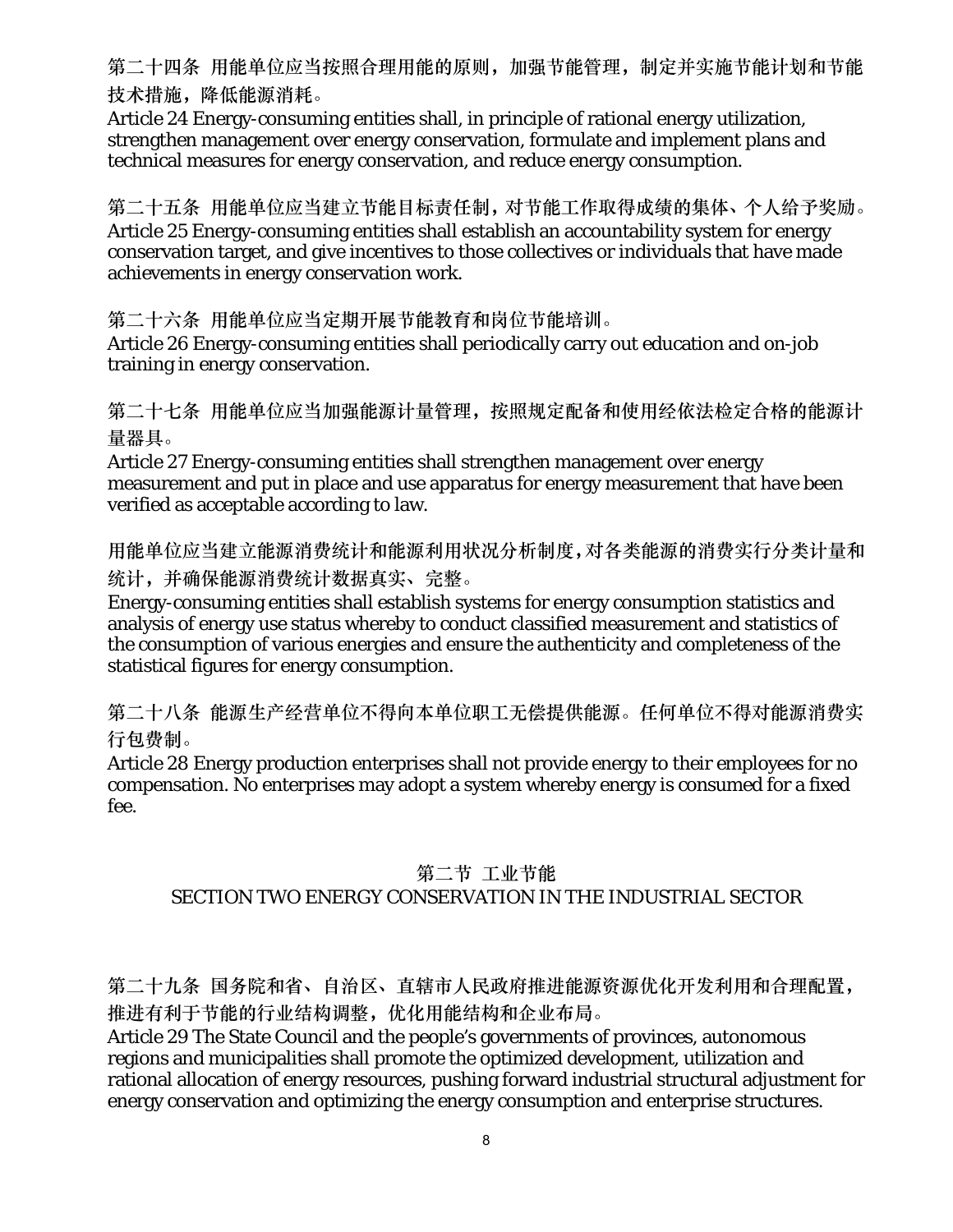第三十条 国务院管理节能工作的部门会同国务院有关部门制定电力、钢铁、有色金属、建材、 石油加工、化工、煤炭等主要耗能行业的节能技术政策,推动企业节能技术改造。 Article 30 The department of the State Council in charge of energy conservation work shall, jointly with relevant departments of the State Council, formulate policies for energy conservation technologies with respect to major energy-consuming industries including, electric power, steel, non-ferrous metal, building materials, oil refinery, chemical and coal industries, in order to promote enterprises' reforms of energy conservation technologies.

第三十一条 国家鼓励工业企业采用高效、节能的电动机、锅炉、窑炉、风机、泵类等设备, 采用热电联产、余热余压利用、洁净煤以及先进的用能监测和控制等技术。 Article 31 The State encourages industrial enterprises to adopt efficient and energy-saving equipment including motors, boilers, furnace, fans and pumps, and adopt such technologies as combined heat and power generation, residual heat and pressure utilization, clean coal and advanced energy consumption monitoring and control.

第三十二条 电网企业应当按照国务院有关部门制定的节能发电调度管理的规定,安排清洁、 高效和符合规定的热电联产、利用余热余压发电的机组以及其他符合资源综合利用规定的发电 机组与电网并网运行,上网电价执行国家有关规定。

Article 32 Electricity-grid enterprises shall arrange clean and efficient generator groups for combined heat and power generation and power generation by using residual and pressure compliant with relevant rules, as well as other generator groups compliant with rules on comprehensive resources utilization to operate by entering the electricity grid. The prices for electricity entering the grid shall be subject to relevant State rules.

第三十三条 禁止新建不符合国家规定的燃煤发电机组、燃油发电机组和燃煤热电机组。 Article 33 New construction of coal-burning power generator groups, oil-burning power generator groups and coal-burning thermoelectric power generator groups that are not compliant with State rules shall be prohibited.

## 第三节 建筑节能 ARTICLE THREE ENERGY CONSERVATION IN THE BUILDING SECTOR

第三十四条 国务院建设主管部门负责全国建筑节能的监督管理工作。 Article 34 The department of the State Council in charge of construction shall be

responsible for supervision and administration of the national energy conservation in the building industry.

县级以上地方各级人民政府建设主管部门负责本行政区域内建筑节能的监督管理工作。 Departments of local people's governments at or above the county level in charge of construction shall be responsible for supervision and administration of the energy conservation in the building industry within their respective administrative regions.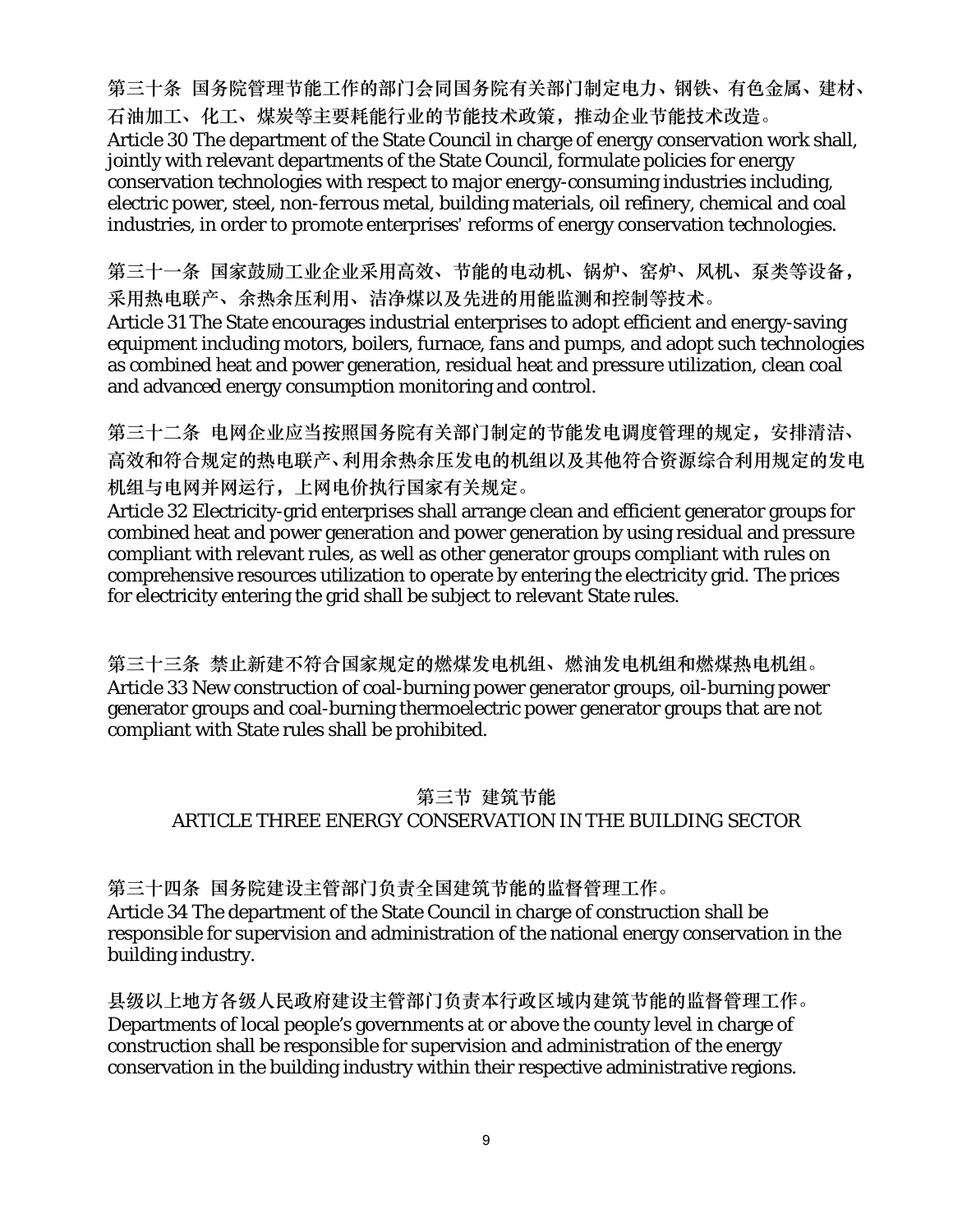县级以上地方各级人民政府建设主管部门会同同级管理节能工作的部门编制本行政区域内的 建筑节能规划。建筑节能规划应当包括既有建筑节能改造计划。

Departments of local people's governments at or above the county level in charge of construction shall, jointly with departments at the same level charged with administering energy conservation work, formulate programs for energy conservation in the building industry within their respective administrative regions. The energy conservation programs in the building industry shall include plans for energy conservation plans for existing buildings.

第三十五条 建筑工程的建设、设计、施工和监理单位应当遵守建筑节能标准。 Article 35 The design, construction and supervision entities for construction projects shall observe standards for energy conservation in the construction industry.

不符合建筑节能标准的建筑工程,建设主管部门不得批准开工建设;已经开工建设的,应当责 令停止施工、限期改正;已经建成的,不得销售或者使用。

Departments in charge of construction shall not approve the commencement of construction projects that are not compliant with the standards for energy construction in the building industry. If any such construction has commenced, the departments shall order the construction to be stopped and corrections to be made. If any construction has been completed, the buildings may not be sold or used.

建设主管部门应当加强对在建建筑工程执行建筑节能标准情况的监督检查。

The department in charge of construction shall strengthen supervision and inspection of the compliance of in-progress construction projects of standards for energy conservation for the building industry.

第三十六条 房地产开发企业在销售房屋时,应当向购买人明示所售房屋的节能措施、保温工 程保修期等信息,在房屋买卖合同、质量保证书和使用说明书中载明,并对其真实性、准确性 负责。

Article 36 When selling houses, real estate development enterprises shall demonstrate to buyers information on measures for energy conservation, term of warranty for warm-keeping projects, and shall state the same in House Purchase and Sale Contracts, Letter of Quality Guarantee and Users' Guide, and shall be responsible for the authenticity and accuracy thereof.

第三十七条 使用空调采暖、制冷的公共建筑应当实行室内温度控制制度。具体办法由国务院 建设主管部门制定。

Article 37 Public buildings that use air-conditioners for heating and cooling shall implement a system of indoor temperature control. Specific measures will be formulated by the department of the State Council in charge of construction.

第三十八条 国家采取措施,对实行集中供热的建筑分步骤实行供热分户计量、按照用热量收 费的制度。新建建筑或者对既有建筑进行节能改造,应当按照规定安装用热计量装置、室内温 度调控装置和供热系统调控装置。具体办法由国务院建设主管部门会同国务院有关部门制定。 Article 38 The State will take measures to implement a system by stages for buildings with centralized heating supply, whereby heat consumption by individual households will be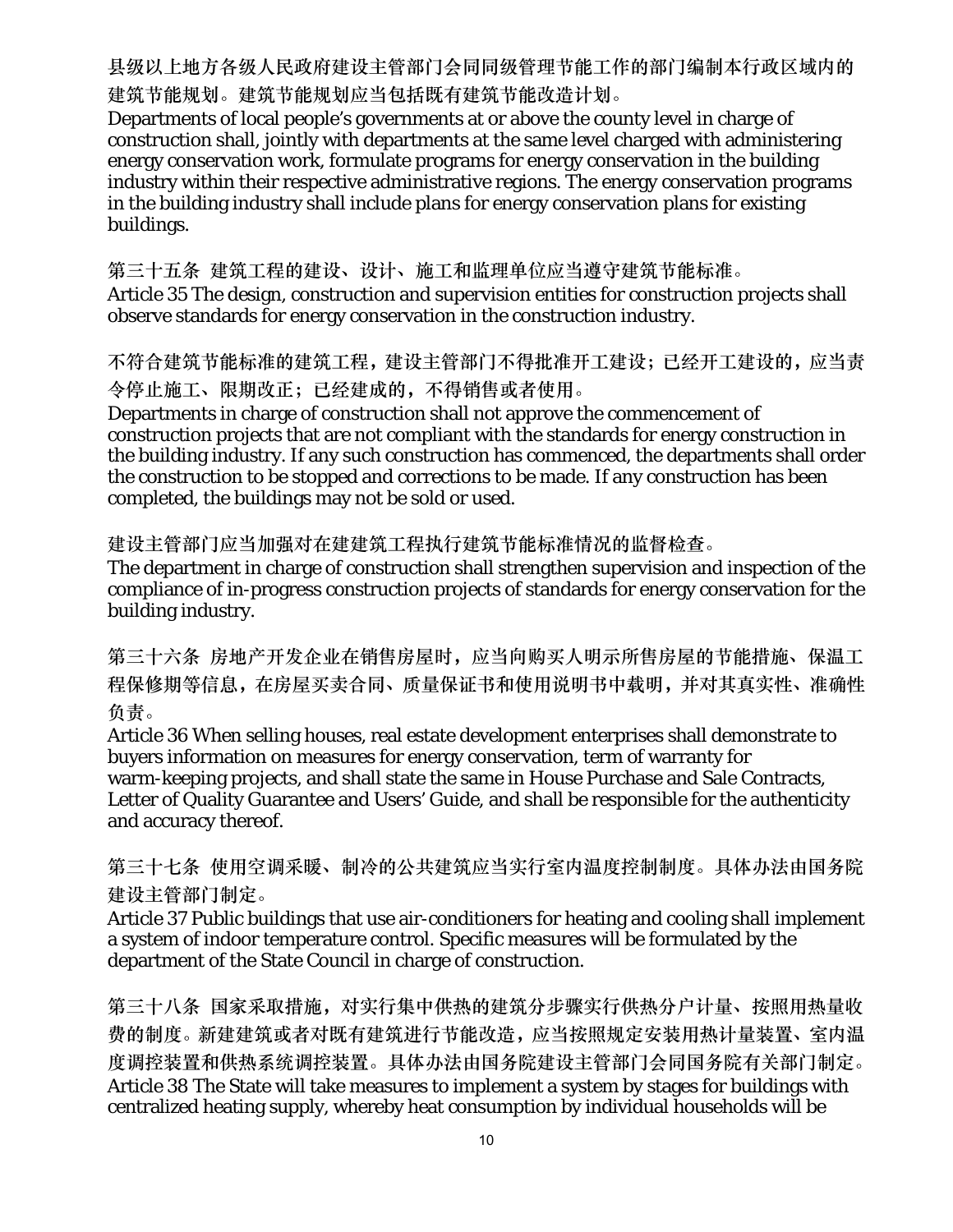measured and fees will be charged according to the amount of heat consumed. In new construction or energy conservation reforms of existing buildings, measurement devices for heat consumption, indoor temperature control devices and heating system control devices shall be installed pursuant to relevant rules. Specific measures will be formulated by the department of the State Council in charge of construction jointly with relevant departments of the State Council.

第三十九条 县级以上地方各级人民政府有关部门应当加强城市节约用电管理,严格控制公用 设施和大型建筑物装饰性景观照明的能耗。

Article 39 Relevant departments of local people's governments at or above the county level shall strengthen administration over urban electricity saving and strictly control the energy consumption by public facilities and decorative lighting of large-sized buildings.

第四十条 国家鼓励在新建建筑和既有建筑节能改造中使用新型墙体材料等节能建筑材料和节 能设备,安装和使用太阳能等可再生能源利用系统。

Article 40 The State encourages to use such energy-saving building materials and equipment as new-type walling materials in new construction and energy conservation reform of existing buildings, and to install and use systems for utilization of such renewable energy as solar energy.

### 第四节 交通运输节能 SECTION FOUR ENERGY CONSERVATION IN THE TRANSPORTATION SECTOR

第四十一条 国务院有关交通运输主管部门按照各自的职责负责全国交通运输相关领域的节能 监督管理工作。

Article 41 The relevant departments of the State Council in charge of communications and transportations shall be responsible for supervision and administration of energy conservation in sectors relating to national communications and transportations.

国务院有关交通运输主管部门会同国务院管理节能工作的部门分别制定相关领域的节能规划。 The relevant departments of the State Council in charge of communications and transportations shall, jointly with the department of the State Council charged with administering energy conservation, formulate programs for energy conservation in relevant sectors.

第四十二条 国务院及其有关部门指导、促进各种交通运输方式协调发展和有效衔接,优化交 通运输结构,建设节能型综合交通运输体系。

Article 42 The State Council and its relevant departments shall guide and promote coordinated development and efficient connection of various transportation methods, optimize the transportation structure and build up a comprehensive energy-saving transportation system.

第四十三条 县级以上地方各级人民政府应当优先发展公共交通,加大对公共交通的投入,完 善公共交通服务体系,鼓励利用公共交通工具出行;鼓励使用非机动交通工具出行。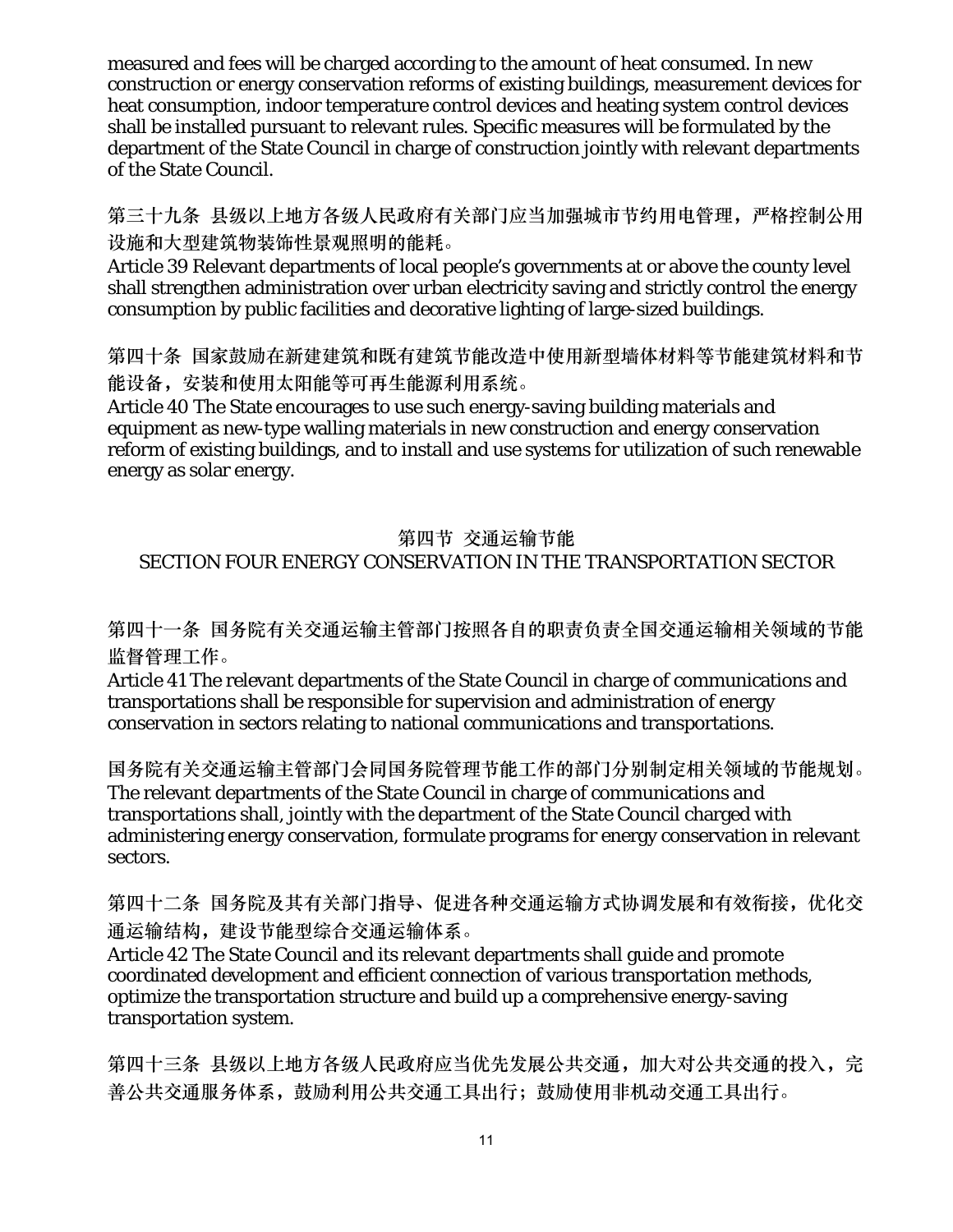Article 43 Local people's governments at or above the county shall give priority to the development of public transport, expand investment for public transport, perfect the public transport service system, encourage the use of public transport means and encourage the use of non-motorized vehicles.

第四十四条 国务院有关交通运输主管部门应当加强交通运输组织管理,引导道路、水路、航 空运输企业提高运输组织化程度和集约化水平,提高能源利用效率。

Article 44 Relevant departments of the State Council in charge of transportations shall strengthen organization and administration of communications and transportations, guide road, waterway and air transport enterprises in improving the organization and intensification level of transportations in order to improve energy utilization efficiency.

第四十五条 国家鼓励开发、生产、使用节能环保型汽车、摩托车、铁路机车车辆、船舶和其 他交通运输工具,实行老旧交通运输工具的报废、更新制度。

Article 45 The State encourages the development, production and use of energy-saving environmentally-friendly cars, motorcycles, railway locomotives, ships and other transportation vehicles and implement a system whereby old and outdated transportation vehicles are abandoned and replaced.

国家鼓励开发和推广应用交通运输工具使用的清洁燃料、石油替代燃料。 The State encourages the development and popularization of the use of clean fuel and oil substitute fuel for transportation tools.

第四十六条 国务院有关部门制定交通运输营运车船的燃料消耗量限值标准;不符合标准的, 不得用于营运。

Article 46 Relevant departments of the State Council will formulate the standards for limits on fuel consumption by commercial transport vehicles or ships.

国务院有关交通运输主管部门应当加强对交通运输营运车船燃料消耗检测的监督管理。 Relevant departments of the State Council in charge of communications and transportations shall strengthen the supervision and administration of testing of fuel consumption by commercial transportation vehicles or ships.

# 第五节 公共机构节能 SECTION FIVE ENERGY CONSERVATION IN PUBLIC ORGANIZATIONS

第四十七条 公共机构应当厉行节约,杜绝浪费,带头使用节能产品、设备,提高能源利用效 率。

Article 47 Public organizations shall practice strict frugality, curb waste and lead in the use of energy-saving products and equipment, and improve energy utilization efficiency.

本法所称公共机构,是指全部或者部分使用财政性资金的国家机关、事业单位和团体组织。 For purposes of this Law, Public Organizations shall mean State organs, public–service institution and group organizations that totally or partially use public financial capital.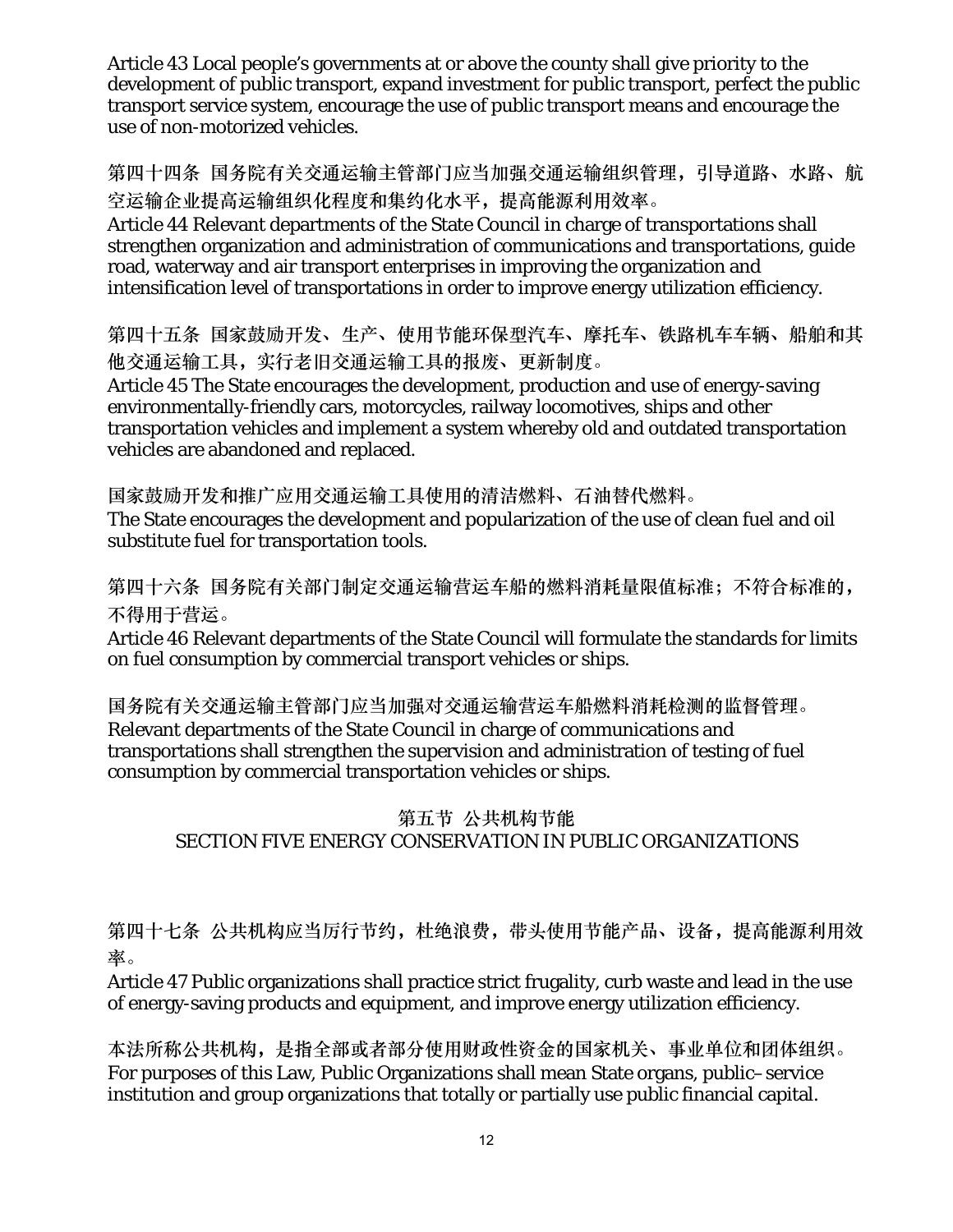第四十八条 国务院和县级以上地方各级人民政府管理机关事务工作的机构会同同级有关部门 制定和组织实施本级公共机构节能规划。公共机构节能规划应当包括公共机构既有建筑节能改 造计划。

Article 48 The organizations of the State Council and local people's governments at or above the county level in charge of government agency affairs shall, jointly with relevant departments at the same level, formulate and organize the implementation of plans for energy conservation in respect of the public organizations at the same level. The plans for energy conservation in respect of public organizations shall include the plans for energy conservation plans for existing buildings of public organizations.

第四十九条 公共机构应当制定年度节能目标和实施方案,加强能源消费计量和监测管理,向 本级人民政府管理机关事务工作的机构报送上年度的能源消费状况报告。

Article 49 Public organizations shall formulate the annual targets for energy conservation and plans for implementation thereof, strengthen administration of the measurement and monitoring of energy consumption and submit the report on energy consumption status for the previous year to the organization of the people's government at the same level in charge of government agency affairs.

国务院和县级以上地方各级人民政府管理机关事务工作的机构会同同级有关部门按照管理权 限,制定本级公共机构的能源消耗定额,财政部门根据该定额制定能源消耗支出标准。 The organizations of the State Council and local people's governments at or above the county level in charge of government agency affairs shall, jointly with relevant departments at the same level, formulate quota on energy consumption for public organizations of the same level, and the public financial departments shall formulate standards for energy consumption expenditures according to such quota.

第五十条 公共机构应当加强本单位用能系统管理,保证用能系统的运行符合国家相关标准。 Article 50 Public organizations shall strengthen administration of their own energy use system and make sure that the operation of their energy use system complies with relevant State standards.

公共机构应当按照规定进行能源审计,并根据能源审计结果采取提高能源利用效率的措施。 Public organizations shall arrange energy audit pursuant to relevant rules and take measures for improving energy use efficiency according to the audit result.

第五十一条 公共机构采购用能产品、设备,应当优先采购列入节能产品、设备政府采购名录 中的产品、设备。禁止采购国家明令淘汰的用能产品、设备。

Article 51 When purchasing energy-using products and equipment, public organizations shall give priority to purchasing products and equipment included in the list of energy-saving products and equipment for government procurement.

节能产品、设备政府采购名录由省级以上人民政府的政府采购监督管理部门会同同级有关部门 制定并公布。

The list of energy-saving products and equipment for government procurement shall be formulated and promulgated by the department of the people's government at or above the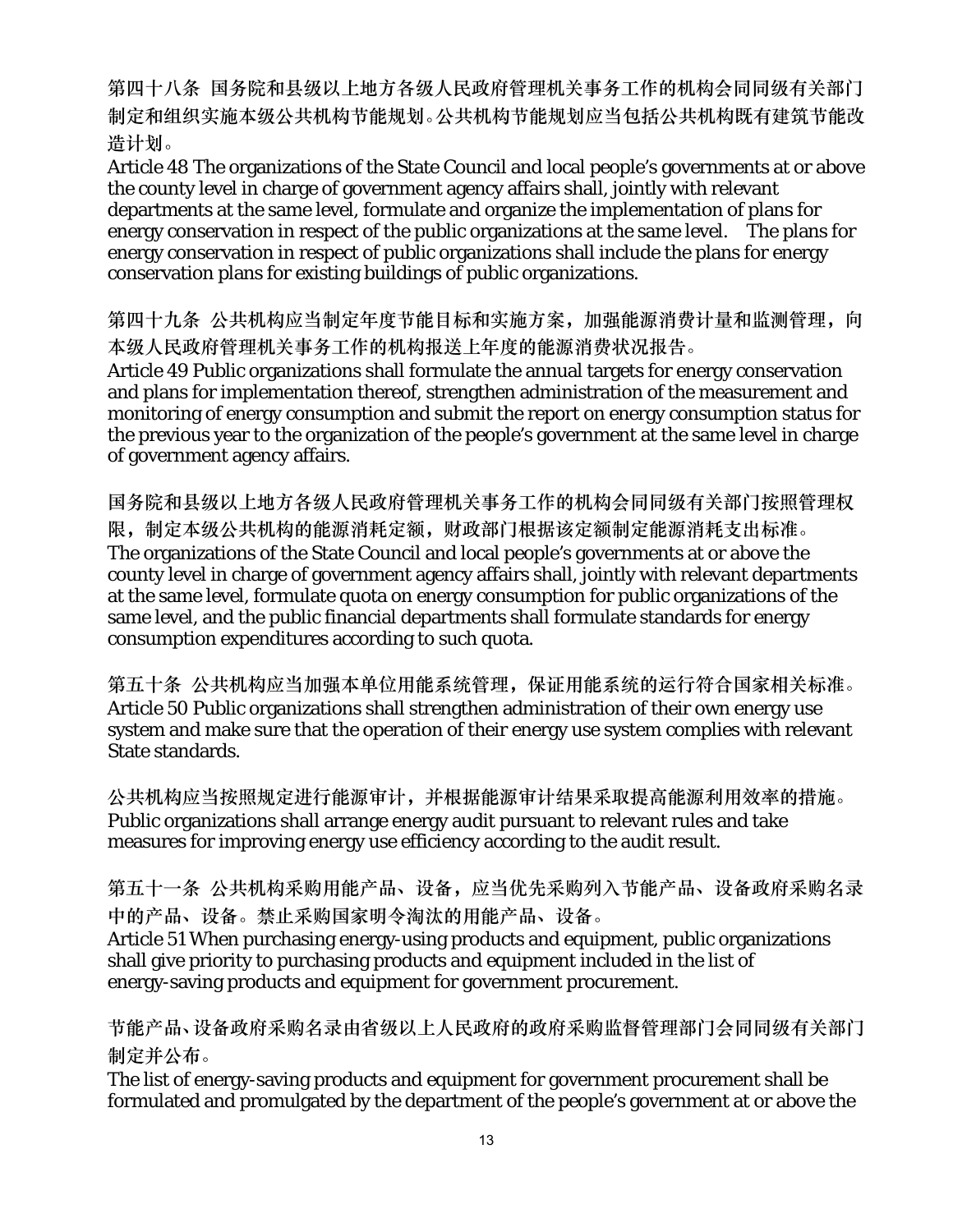#### 第六节 重点用能单位节能 SECTION SIX ENERGY CONSERVATION BY KEY ENERGY-USING ENTITIES

第五十二条 国家加强对重点用能单位的节能管理。

Article 52 The State will strengthen administration of energy conservation by key energy-using entities.

下列用能单位为重点用能单位:

The following energy-using entities shall be key energy-using entities:

(一)年综合能源消费总量一万吨标准煤以上的用能单位; (1) Energy-using entities with an annual energy consumption totaling above 10,000 ton standard coal;

(二)国务院有关部门或者省、自治区、直辖市人民政府管理节能工作的部门指定的年综合能 源消费总量五千吨以上不满一万吨标准煤的用能单位。

(2) Energy-using entities with an annual energy consumption totaling more than 5,000 ton but no more than 10,000 ton standard coal as designated by relevant departments of the State Council or departments of the people's governments of provinces, autonomous regions and municipalities in charge of administering energy conservation.

重点用能单位节能管理办法,由国务院管理节能工作的部门会同国务院有关部门制定。 The measures for administration of energy conservation in respect of key energy-using entities will be formulated by the department of the State Council charged with administration of energy conservation work, jointly with relevant departments of the State Council.

第五十三条 重点用能单位应当每年向管理节能工作的部门报送上年度的能源利用状况报告。 能源利用状况包括能源消费情况、能源利用效率、节能目标完成情况和节能效益分析、节能措 施等内容。

Article 53 Key energy-using entities shall submit reports on energy use status for the previous year to the department charged with administering energy conservation work each year. Energy use status shall include information on energy consumption, energy use efficiency, the status of fulfillment of energy conservation targets, analysis of energy conservation benefits and measures for energy conservation.

第五十四条 管理节能工作的部门应当对重点用能单位报送的能源利用状况报告进行审查。对 节能管理制度不健全、节能措施不落实、能源利用效率低的重点用能单位,管理节能工作的部 门应当开展现场调查,组织实施用能设备能源效率检测,责令实施能源审计,并提出书面整改 要求,限期整改。

Article 54 Departments in charge of administering energy conservation work shall review the reports on energy use status submitted by key energy-using entities. With respect to those key energy-using entities that do not have a sound system for energy conservation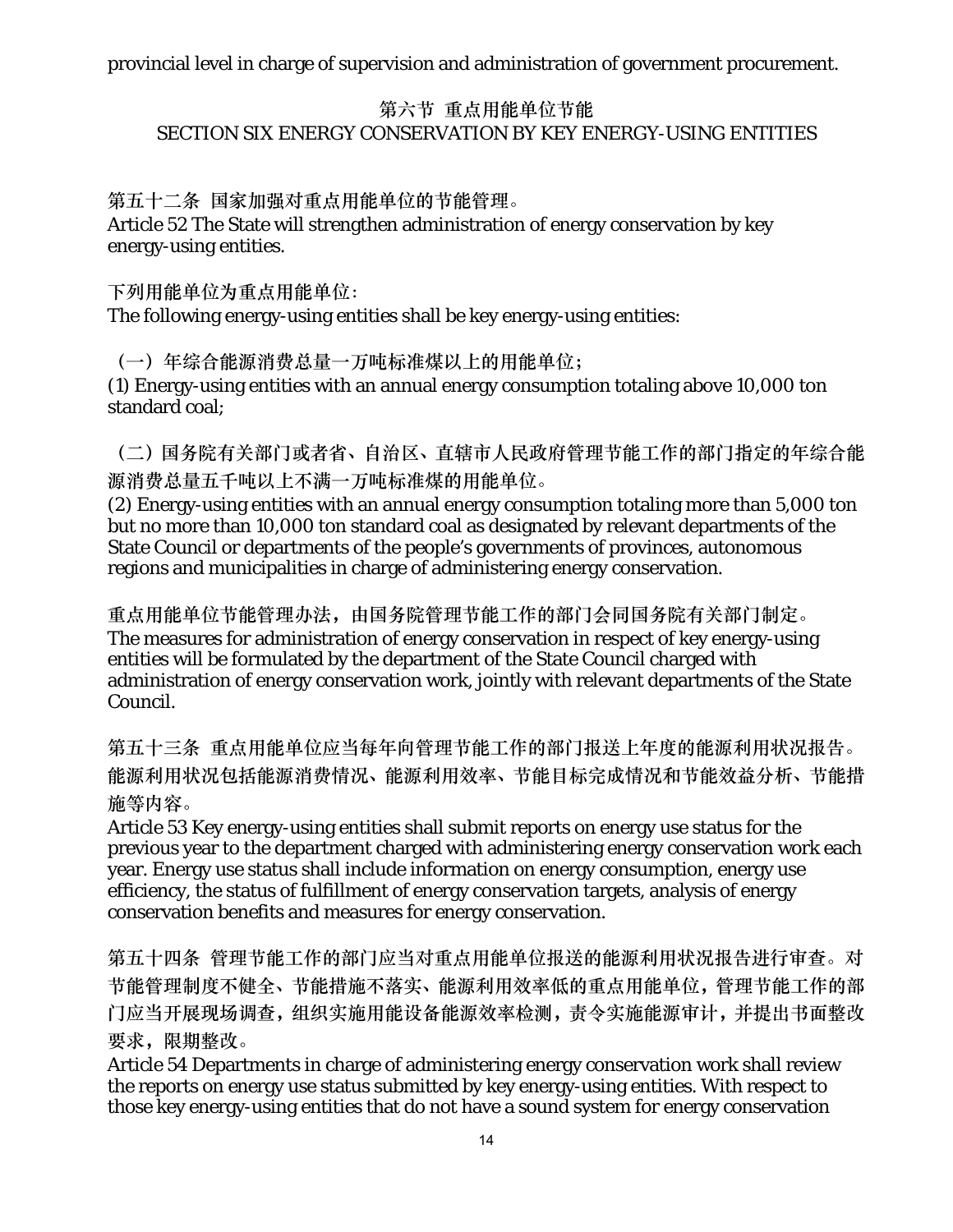management, fail to carry out measures for energy conservation and whose energy use efficiencies are low, the departments in charge of administering energy conservation work shall conduct on-site investigation and organize the testing of energy efficiency of energy-using equipment, order the implementation of energy audit and put forth requirements in writing for correction to be made within a specified period.

第五十五条 重点用能单位应当设立能源管理岗位,在具有节能专业知识、实际经验以及中级 以上技术职称的人员中聘任能源管理负责人,并报管理节能工作的部门和有关部门备案。 Article 55 Key energy-using entities shall establish positions for energy management. Personnel selected from those having specialized knowledge in energy conservation, hands-on experiences and professional titles at or above the medium level shall be appointed as the persons in charge of energy management and the appointment shall be filed with the department in charge of administering energy conservation work and relevant departments.

能源管理负责人负责组织对本单位用能状况进行分析、评价,组织编写本单位能源利用状况报 告,提出本单位节能工作的改进措施并组织实施。

The persons in charge of energy management shall be responsible for organizing the analysis and evaluation of the energy use status of their entities, and organizing the drafting of reports on the energy use status of their entities, and putting forth measures for improving their energy conservation work and organizing the implementation thereof.

#### 能源管理负责人应当接受节能培训。

The persons in charge of energy management shall receive training in respect of energy conservation.

#### 第四章 节能技术进步

#### CHAPTER FOUR PROGRESS IN ENERGY CONSERVATION TECHNOLOGIES

第五十六条 国务院管理节能工作的部门会同国务院科技主管部门发布节能技术政策大纲,指 导节能技术研究、开发和推广应用。

Article 56 The department of the State Council charged with administering energy conservation work will, jointly with the department of the State Council in charge of sciences and technologies, release the guidelines for policies on energy conservation technologies, and guide the research, development, popularization and application of energy conservation technologies.

第五十七条 县级以上各级人民政府应当把节能技术研究开发作为政府科技投入的重点领域, 支持科研单位和企业开展节能技术应用研究,制定节能标准,开发节能共性和关键技术,促进 节能技术创新与成果转化。

Article 57 The people's governments at or above the county level shall list the research and development of energy conservation technologies as the prioritized areas for government input in science and technologies, support scientific research entities and enterprises in carrying out research in the application of energy-saving technologies, formulate standards for energy conservation, develop common and key technologies for energy conservation, and promote the innovation of energy technologies and transformation of scientific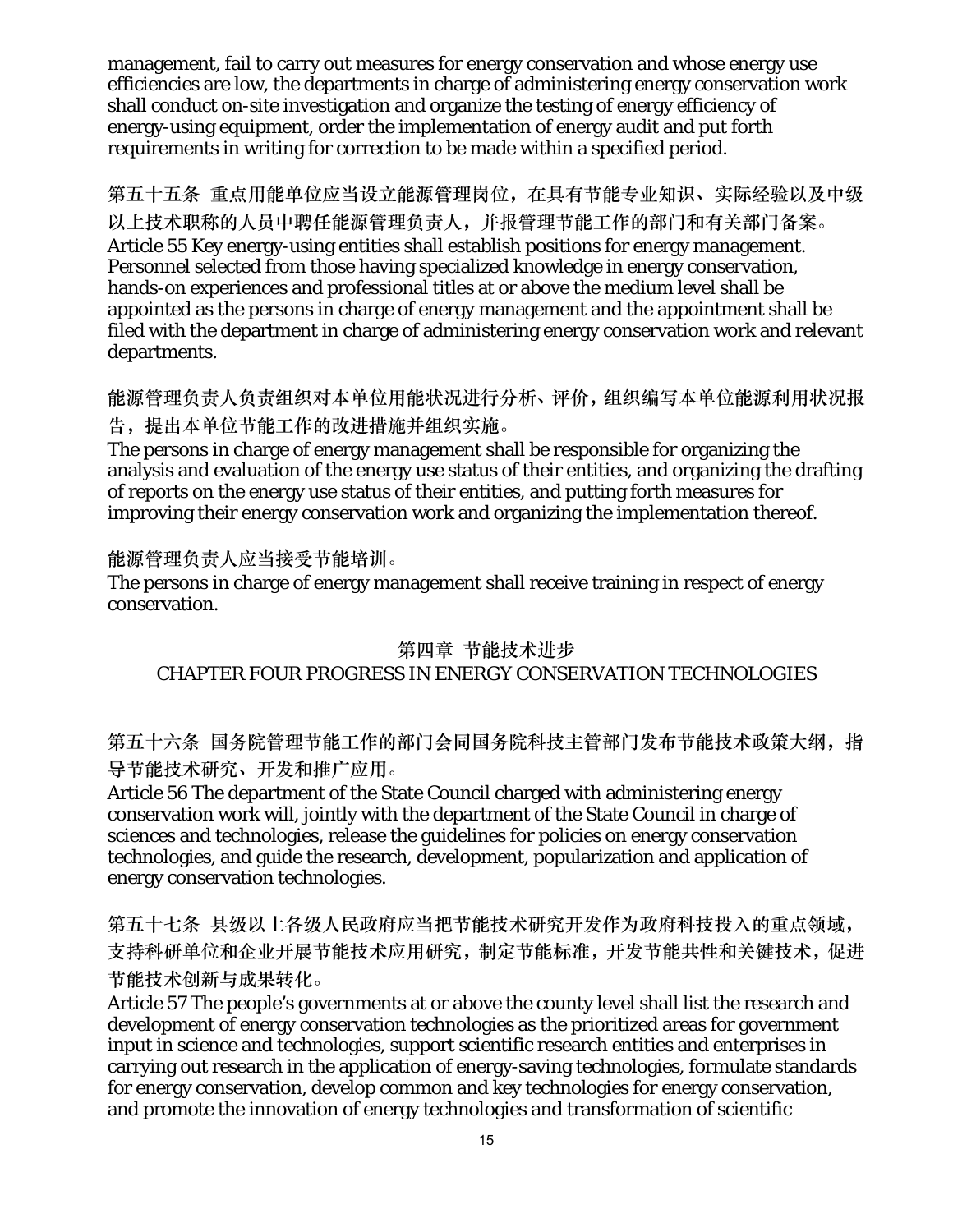research results into productive forces.

第五十八条 国务院管理节能工作的部门会同国务院有关部门制定并公布节能技术、节能产品 的推广目录,引导用能单位和个人使用先进的节能技术、节能产品。

Article 58 The department of the State Council in charge of administering energy conservation work shall, jointly with relevant departments of the State Council, formulate and promulgate the catalogue of energy-saving technologies and products for popularization, and guide energy-using entities and individuals in using advanced energy-saving technologies and products.

国务院管理节能工作的部门会同国务院有关部门组织实施重大节能科研项目、节能示范项目、 重点节能工程。

The department of the State Council in charge of administering energy conservation work shall, jointly with relevant departments of the State Council, organize the implementation of major energy-saving science and technology projects, energy conservation pilot projects and key energy conservation projects.

第五十九条 县级以上各级人民政府应当按照因地制宜、多能互补、综合利用、讲求效益的原 则,加强农业和农村节能工作,增加对农业和农村节能技术、节能产品推广应用的资金投入。 Article 59 People's governments at or above the county level shall strengthen energy conservation work in agriculture and rural areas, and increase capital input for the popularization and application of energy-saving technologies and products in agriculture and rural areas, in principles of considering local conditions, mutual complement between multiple energies, comprehensive utilization and seeking economic benefits.

农业、科技等有关主管部门应当支持、推广在农业生产、农产品加工储运等方面应用节能技术 和节能产品,鼓励更新和淘汰高耗能的农业机械和渔业船舶。

Relevant departments in charge of agriculture and science and technologies shall support and popularize the application of energy-saving technologies and products in agricultural production and agricultural products processing, warehousing and transportation, and encourage replacement and elimination of agricultural machinery and fishing ships with high energy consumption.

国家鼓励、支持在农村大力发展沼气,推广生物质能、太阳能和风能等可再生能源利用技术, 按照科学规划、有序开发的原则发展小型水力发电,推广节能型的农村住宅和炉灶等,鼓励利 用非耕地种植能源植物,大力发展薪炭林等能源林。

The State encourages and supports aggressive development of marsh gas and popularization of such renewable energy utilization technologies as biomass energy, solar energy and wind energy, development of small-sized hydraulic power generation in principles of scientific planning and orderly development, and popularization of energy-saving rural residential houses and kitchen ranges, and encourages utilization of non-arable land for plantation of energy plants and aggressive development of energy forests including fuel forests.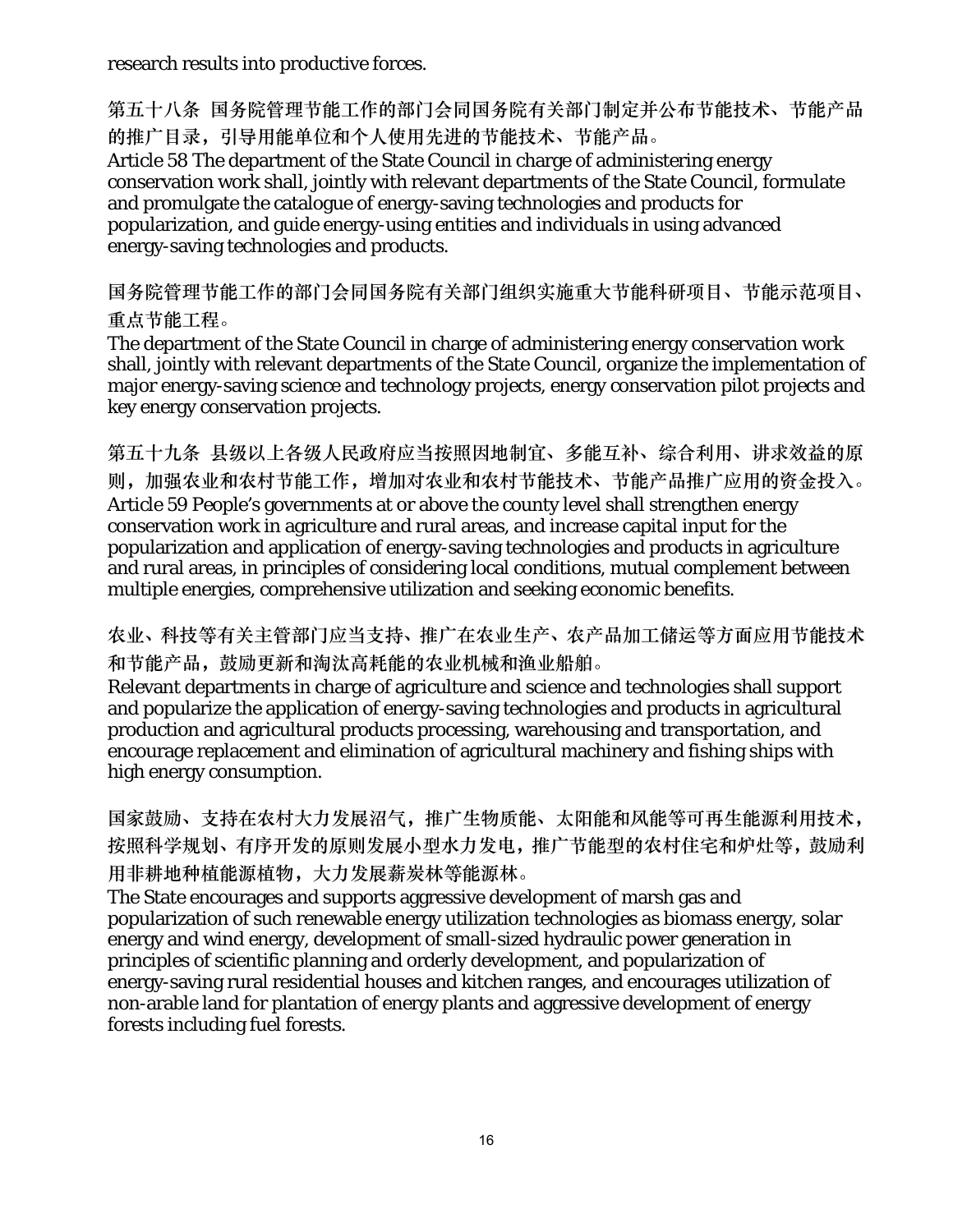#### 第五章 激励措施 ARTICLE FIVE INCENTIVE MEASURES

第六十条 中央财政和省级地方财政安排节能专项资金,支持节能技术研究开发、节能技术和 产品的示范与推广、重点节能工程的实施、节能宣传培训、信息服务和表彰奖励等。 Article 60 The central and provincial public financial authorities shall arrange special funds for energy conservation, supporting the research and development of energy conservation technologies, demonstration and popularization of energy conservation technologies and products, implementation of key energy conservation projects, publicity and training of energy conservation, information services and granting incentives.

第六十一条 国家对生产、使用列入本法第五十八条规定的推广目录的需要支持的节能技术、 节能产品,实行税收优惠等扶持政策。

Article 61 The State implements supportive policies including tax preferences for production and use of energy-saving technologies and products in need of support and listed in the catalogue set forth in Article 58 hereof.

国家通过财政补贴支持节能照明器具等节能产品的推广和使用。

The State supports the popularization and utilization of energy-saving products including lighting fixtures through fiscal subsidies.

第六十二条 国家实行有利于节约能源资源的税收政策,健全能源矿产资源有偿使用制度,促 进能源资源的节约及其开采利用水平的提高。

Article 62 The State implements a tax policy conducive to saving energy resources, establishes a sound system for paid use of energy mineral resources, and promotes the conservation of energy resources and the capabilities for extraction and utilization thereof.

第六十三条 国家运用税收等政策, 鼓励先进节能技术、设备的进口, 控制在生产过程中耗能 高、污染重的产品的出口。

Article 63 The State encourages the import of advanced energy-saving technologies and equipment and controls import of products with high energy consumption and serious pollution in production through applying such policies as taxation.

第六十四条 政府采购监督管理部门会同有关部门制定节能产品、设备政府采购名录,应当优 先列入取得节能产品认证证书的产品、设备。

Article 64 The departments in charge of supervising and administering government procurement shall, jointly with relevant departments, formulate the catalogue of energy-saving products and equipment for government procurement, and shall give priority to including therein the products and equipment for which product authentication certificates have been issued.

第六十五条 国家引导金融机构增加对节能项目的信贷支持,为符合条件的节能技术研究开发、 节能产品生产以及节能技术改造等项目提供优惠贷款。

Article 65 The State guides financial institutions in increasing their credit support for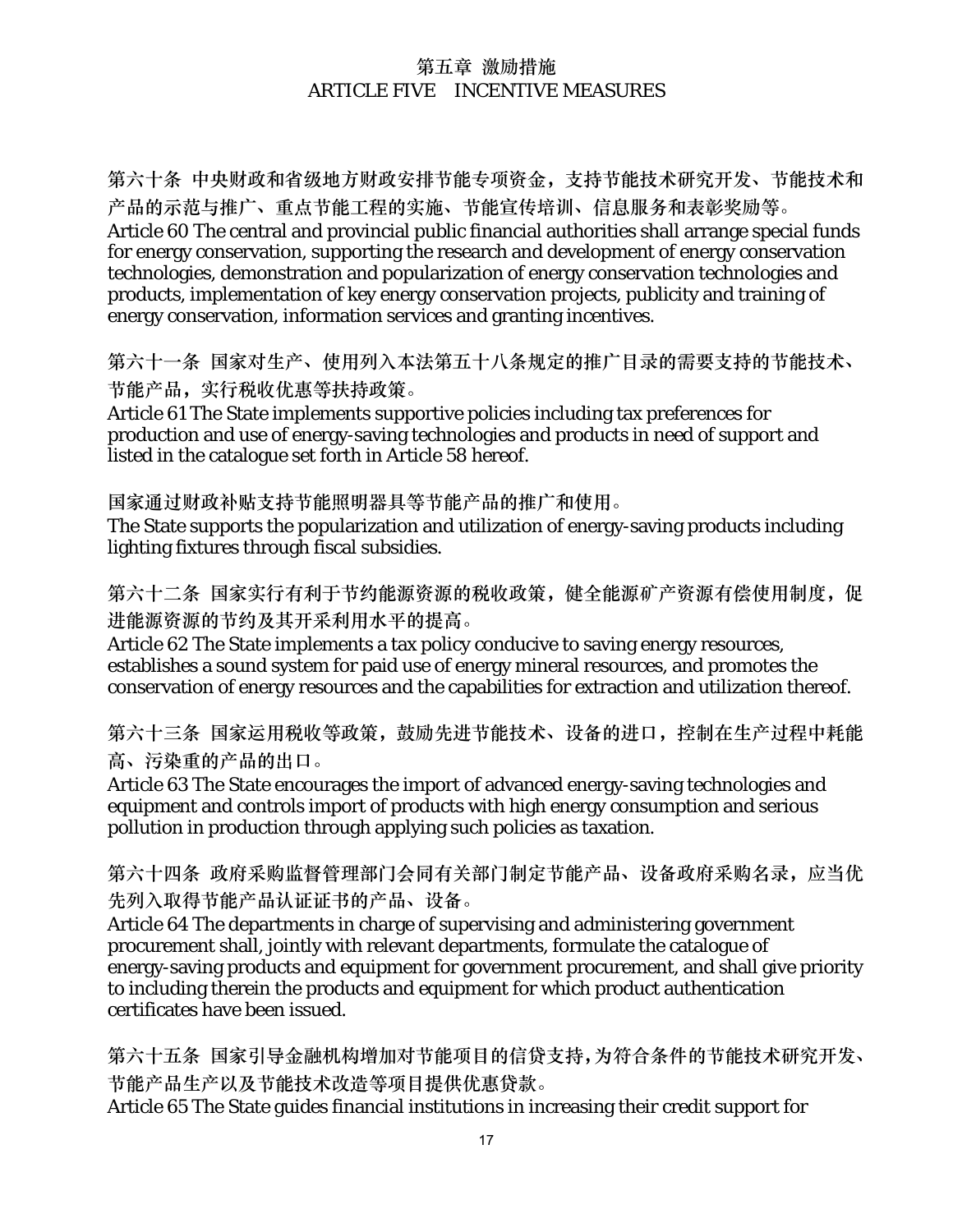energy-saving projects and extending preferential loans to such projects as research and development of energy conservation technologies, manufacturing of energy-saving products and reforms of energy-saving technologies.

国家推动和引导社会有关方面加大对节能的资金投入,加快节能技术改造。 The State promotes and guides relevant social sectors in expanding capital input for energy conservation and speeding up transformation of energy conservation technologies.

第六十六条 国家实行有利于节能的价格政策,引导用能单位和个人节能。

Article 66 The State implements a price policy conducive to energy conservation and guides energy-using entities and individuals in energy conservation.

国家运用财税、价格等政策,支持推广电力需求侧管理、合同能源管理、节能自愿协议等节能 办法。

The State supports the popularization of such measures for energy conservation as power demand-side management, contract energy management and agreements voluntary energy conservation through apply financial, tax and price policies or otherwise.

国家实行峰谷分时电价、季节性电价、可中断负荷电价制度,鼓励电力用户合理调整用电负荷; 对钢铁、有色金属、建材、化工和其他主要耗能行业的企业,分淘汰、限制、允许和鼓励类实 行差别电价政策。

The State implements a system of peak-valley and time-of-use power price, seasonable power price, and interruptible load power price, encourages power users to rationally adjust power use load, and adopts a policy of differentiated power prices for enterprises in the steel, non-ferrous metal, building materials, chemical and other major energy-consuming industries in the methods of elimination, restriction, permission and encouragement.

第六十七条 各级人民政府对在节能管理、节能科学技术研究和推广应用中有显著成绩以及检 举严重浪费能源行为的单位和个人,给予表彰和奖励。

Article 67 People's governments at various levels shall commend and award those entities and individuals who have made outstanding achievements in the research, popularization and application of energy sciences and technologies and report on acts of serious energy waste.

## 第六章 法律责任 CHAPTER SIX LEGAL LIABILITY

第六十八条 负责审批或者核准固定资产投资项目的机关违反本法规定,对不符合强制性节能 标准的项目予以批准或者核准建设的,对直接负责的主管人员和其他直接责任人员依法给予处 分。

Article 68 Where any organs in charge of approving or verifying fixed assets investment projects approve or verify the construction of projects not in compliance with statutory standards for energy conservation in violation of this Law, the personnel directly in charge and other directly responsible personnel shall be given disciplinary sanctions.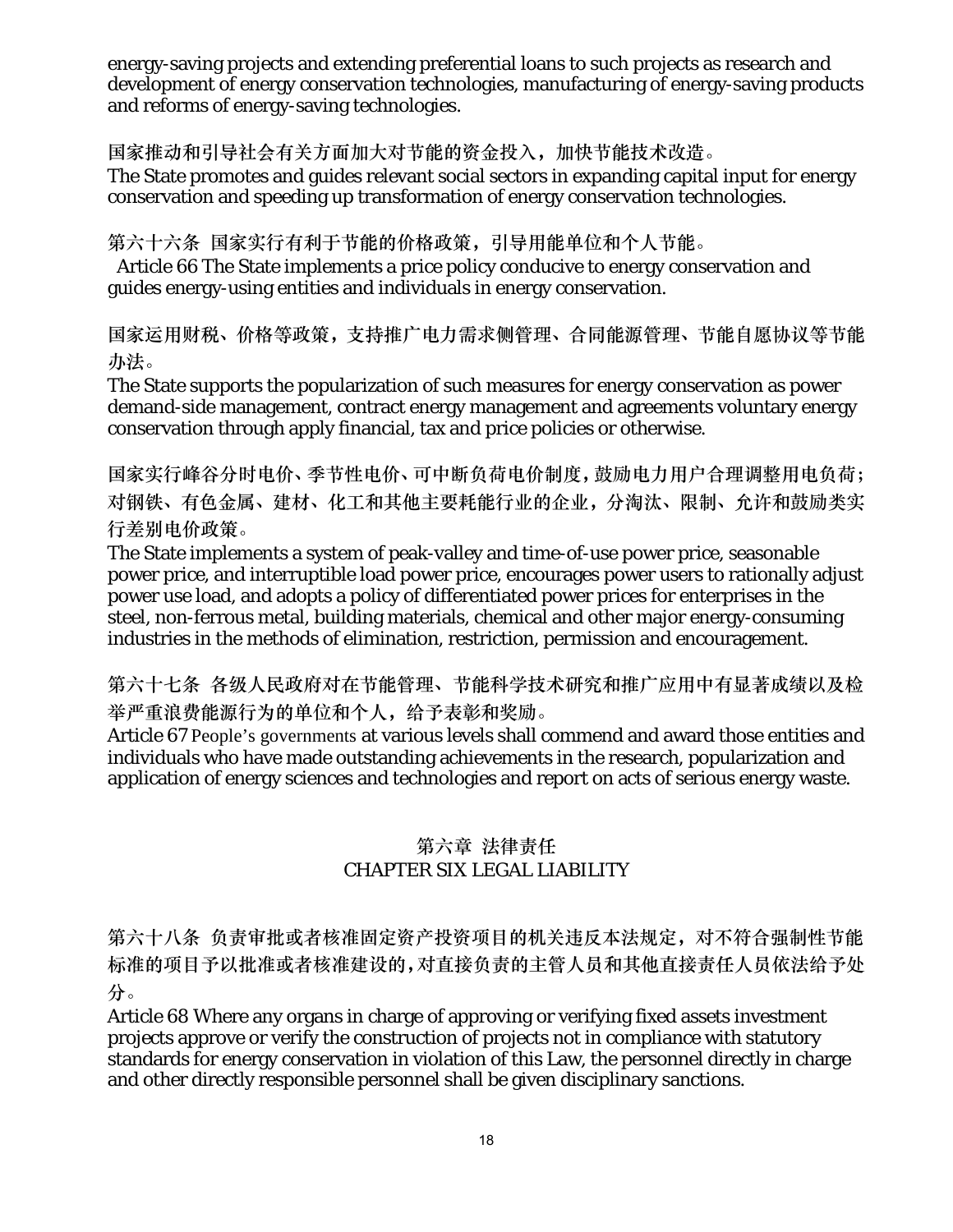固定资产投资项目建设单位开工建设不符合强制性节能标准的项目或者将该项目投入生产、使 用的,由管理节能工作的部门责令停止建设或者停止生产、使用,限期改造;不能改造或者逾 期不改造的生产性项目,由管理节能工作的部门报请本级人民政府按照国务院规定的权限责令 关闭。

Where any construction entities for fixed-assets investment projects commence the construction of projects not in compliance with statutory standards for energy conservation or put such projects into operation or use, the departments in charge of administering energy conservation work shall order to stop the construction or stop the production or use, and order rectification within a specified period. With respect to any projects for purposes of production that are unable to be rectified or fail to be rectified within the specified period, the departments in charge of administering energy conservation work shall petition to the people's governments at the same level for order to close down the projects to the extent of authority specified by the State Council.

第六十九条 生产、进口、销售国家明令淘汰的用能产品、设备的,使用伪造的节能产品认证 标志或者冒用节能产品认证标志的,依照《中华人民共和国产品质量法》的规定处罚。 Article 69 Where anyone manufactures, imports or sells energy-using products and equipment that are expressly ordered to be eliminated by the State, or uses fabricated authentication marks for energy-saving products are used or passes off authentication marks for energy-saving products, penalty shall be imposed thereon pursuant to the Product Quality Law of the People's Republic of China.

第七十条 生产、进口、销售不符合强制性能源效率标准的用能产品、设备的,由产品质量监 督部门责令停止生产、进口、销售,没收违法生产、进口、销售的用能产品、设备和违法所得, 并处违法所得一倍以上五倍以下罚款;情节严重的,由工商行政管理部门吊销营业执照。 Article 70 Where anyone manufactures, imports or sells energy-using products or equipment not in compliance with statutory standards for energy efficiency, the department in charge of product quality supervision shall order the same to stop production, import and sales thereof, confiscate the energy-using products or products illegally manufactured, imported or sold and any illegal proceeds therefrom, and impose a fine of more than 100% but no more than 500% of the illegal proceeds. Where the circumstance is serious, the administration for industry and commerce shall revoke its business license.

第七十一条 使用国家明令淘汰的用能设备或者生产工艺的,由管理节能工作的部门责令停止 使用,没收国家明令淘汰的用能设备;情节严重的,可以由管理节能工作的部门提出意见,报 请本级人民政府按照国务院规定的权限责令停业整顿或者关闭。

Article 71 Where anyone uses any energy-using equipment or technical processes expressly ordered to be eliminated by the State, the department in charge of administering energy conservation work shall order the same to stop use thereof, and confiscate such energy-using equipment expressly ordered to be eliminated by the State. Where the circumstance is serious, the department in charge of administering energy conservation work shall put forth its opinions and submit the same to the people's government at the same level for approval of ordering business suspension for rectification or close-down to the extent specified by the State Council.

第七十二条 生产单位超过单位产品能耗限额标准用能,情节严重,经限期治理逾期不治理或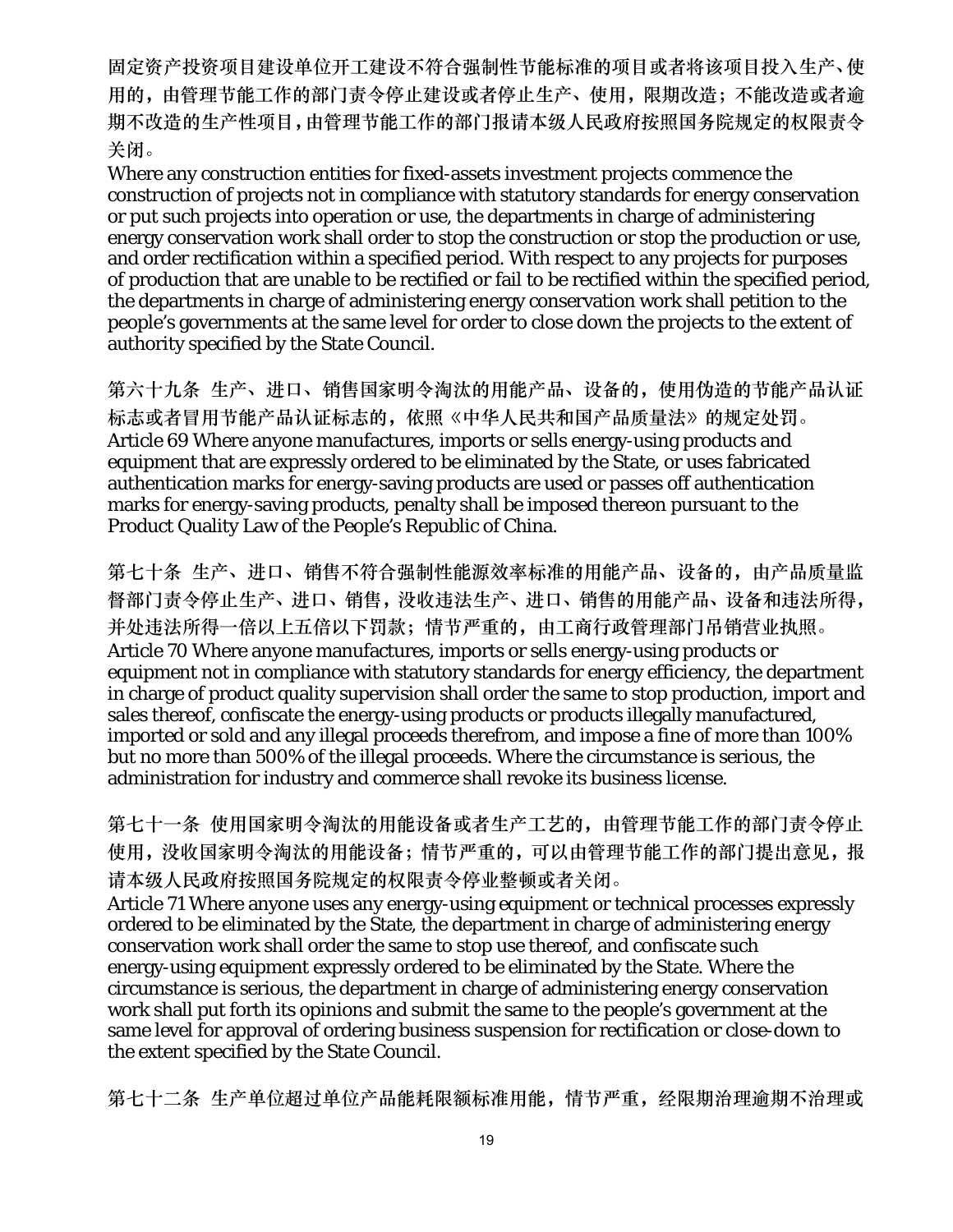者没有达到治理要求的,可以由管理节能工作的部门提出意见,报请本级人民政府按照国务院 规定的权限责令停业整顿或者关闭。

Article 72 Where manufacturers use energy by exceeding the standard for limits on unit-product energy consumption, which constitutes a serious circumstance and fails to be corrected or fails to meet the requirements for correction within the specified period for correction, the department in charge of administering energy conservation work may put forth its opinions and submit the same to the people's government at the same level for approval of ordering business suspension for rectification or close-down to the extent specified by the State Council.

第七十三条 违反本法规定,应当标注能源效率标识而未标注的,由产品质量监督部门责令改 正,处三万元以上五万元以下罚款。

Article 73 If anyone fails to label any energy efficiency marks required to be labeled in violation of this Law, the department in charge of product quality supervision shall order the same to be corrected and impose a fine of more than RMB30,000 but no more than RMB50,000.

违反本法规定,未办理能源效率标识备案,或者使用的能源效率标识不符合规定的,由产品质 量监督部门责令限期改正;逾期不改正的,处一万元以上三万元以下罚款。 If anyone fails to file any energy efficiency marks for record in violation of this Law or the energy efficiency marks used are not compliant with regulations, the department in charge of product quality supervision shall order the same to be corrected and impose a fine of more than RMB10,000 but no more than RMB30,000.

伪造、冒用能源效率标识或者利用能源效率标识进行虚假宣传的,由产品质量监督部门责令改 正,处五万元以上十万元以下罚款;情节严重的,由工商行政管理部门吊销营业执照。 If anyone fabricates or passes off any energy efficiency marks or use energy efficiency marks for fraudulent publicity, the department in charge of product quality supervision shall order the same to be corrected and impose a fine of more than RMB50,000 but no more than RMB100,000. Where the situation is serious, the administration for industry and commerce shall revoke its business license.

第七十四条 用能单位未按照规定配备、使用能源计量器具的,由产品质量监督部门责令限期 改正;逾期不改正的,处一万元以上五万元以下罚款。

Article 74 Where any energy-using entity fails to put in place and use energy measurement apparatus, the department in charge of product quality supervision shall order the same to be corrected within a specified period. If the correction is not made within the specified period, a fine of more than RMB10,000 but not more than RMB50,000 shall be imposed.

第七十五条 瞒报、伪造、篡改能源统计资料或者编造虚假能源统计数据的,依照《中华人民 共和国统计法》的规定处罚。

Article 75 Where any one conceals, fabricates or falsifies energy statistical materials or prepares fraudulent energy statistical figures, a fine shall be imposed in accordance with the Statistics Law of the People's Republic of China.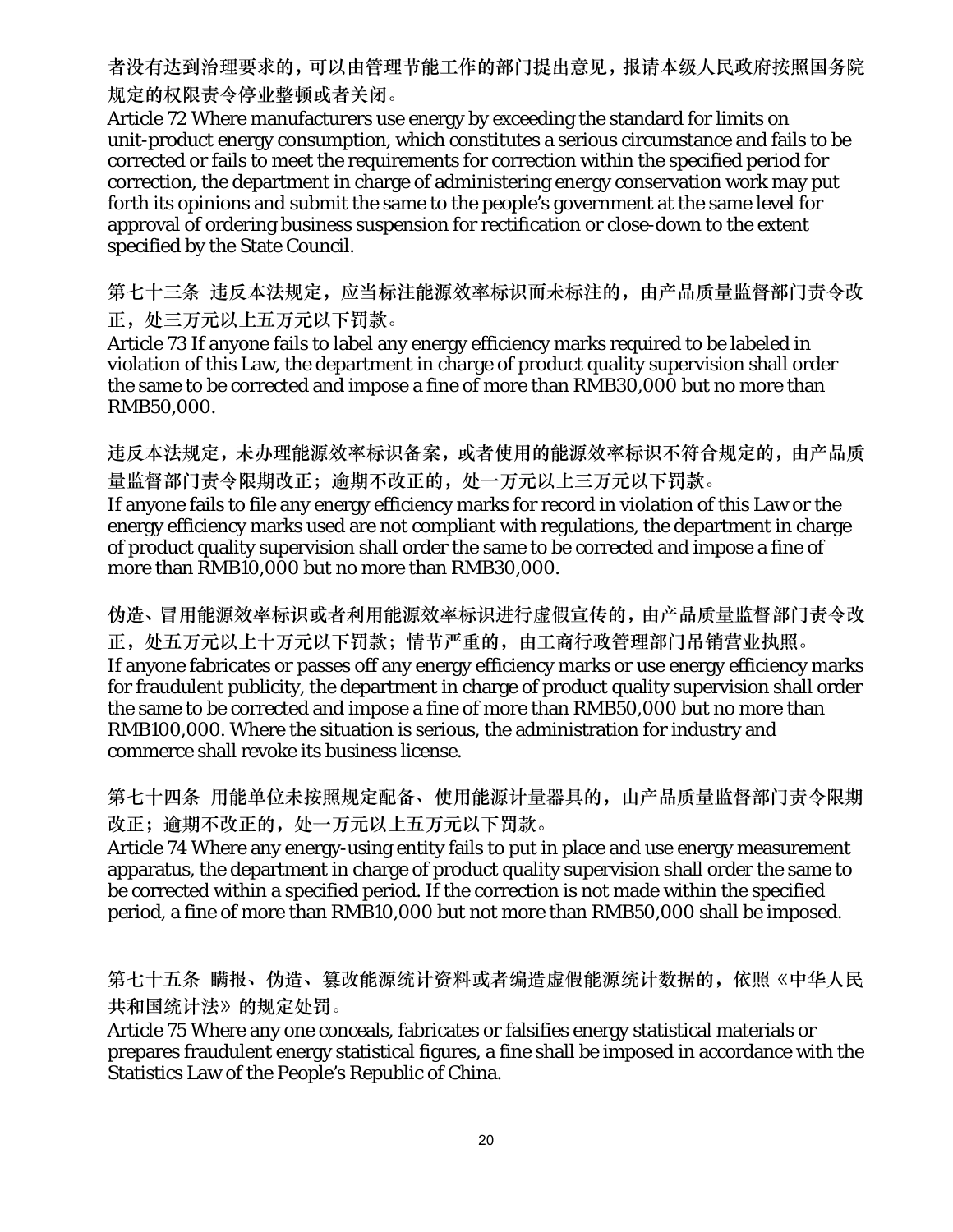第七十六条 从事节能咨询、设计、评估、检测、审计、认证等服务的机构提供虚假信息的, 由管理节能工作的部门责令改正,没收违法所得,并处五万元以上十万元以下罚款。 Article 76 Where any organization engaged in consulting, design, evaluation, inspection, auditing and authentication in respect of energy conservation provides fraudulent information, the department in charge of administering energy conservation work shall order the same to make correction, confiscate illegal proceeds and impose a fine of more than RMB50,000 but no more than RMB100,000.

第七十七条 违反本法规定,无偿向本单位职工提供能源或者对能源消费实行包费制的,由管 理节能工作的部门责令限期改正;逾期不改正的,处五万元以上二十万元以下罚款。 Article 77 If any entity provides energy to its employees free of charge or implement a fixed-fee system for energy consumption in violation of this Law, the department in charge of administering energy conservation work shall order the same to make correction. If correction fails to be made within the specified period, a fine of more than RMB50,000 but no more than RMB200,000 shall be imposed.

第七十八条 电网企业未按照本法规定安排符合规定的热电联产和利用余热余压发电的机组与 电网并网运行,或者未执行国家有关上网电价规定的,由国家电力监管机构责令改正;造成发 电企业经济损失的,依法承担赔偿责任。

Article 78 If any electricity grid enterprise fails to arrange power generator groups for combined heat and power generation, residual heat and pressure utilization to enter the electricity grid pursuant to this Law, or fails to implement relevant State laws on prices of electricity entering grids, the national electricity supervisory authority shall order the same to make correction. If any economic losses are caused to power generating enterprises, such electricity grid enterprise shall be liable for compensation.

第七十九条 建设单位违反建筑节能标准的,由建设主管部门责令改正,处二十万元以上五十 万元以下罚款。

Article 79 If any construction entity violates the standards for energy conservation concerning buildings, the department in charge of construction shall order the same to make correction and impose a fine of more than RMB200,000 but no more than RMB500,000.

设计单位、施工单位、监理单位违反建筑节能标准的,由建设主管部门责令改正,处十万元以 上五十万元以下罚款;情节严重的,由颁发资质证书的部门降低资质等级或者吊销资质证书; 造成损失的,依法承担赔偿责任。

If any design entity, construction entity or supervision entity violates the standards for energy conservation concerning buildings, the department in charge of construction shall order the same to make correction and impose a fine of more than RMB100,000 but no more than RMB500,000. If the circumstance is serious, the department in charge of issuing qualification certificates shall degrade the qualification of such entity or revoke its qualification certificate. If any losses are caused, such entity shall be liable for compensation.

第八十条 房地产开发企业违反本法规定,在销售房屋时未向购买人明示所售房屋的节能措施、 保温工程保修期等信息的,由建设主管部门责令限期改正,逾期不改正的,处三万元以上五万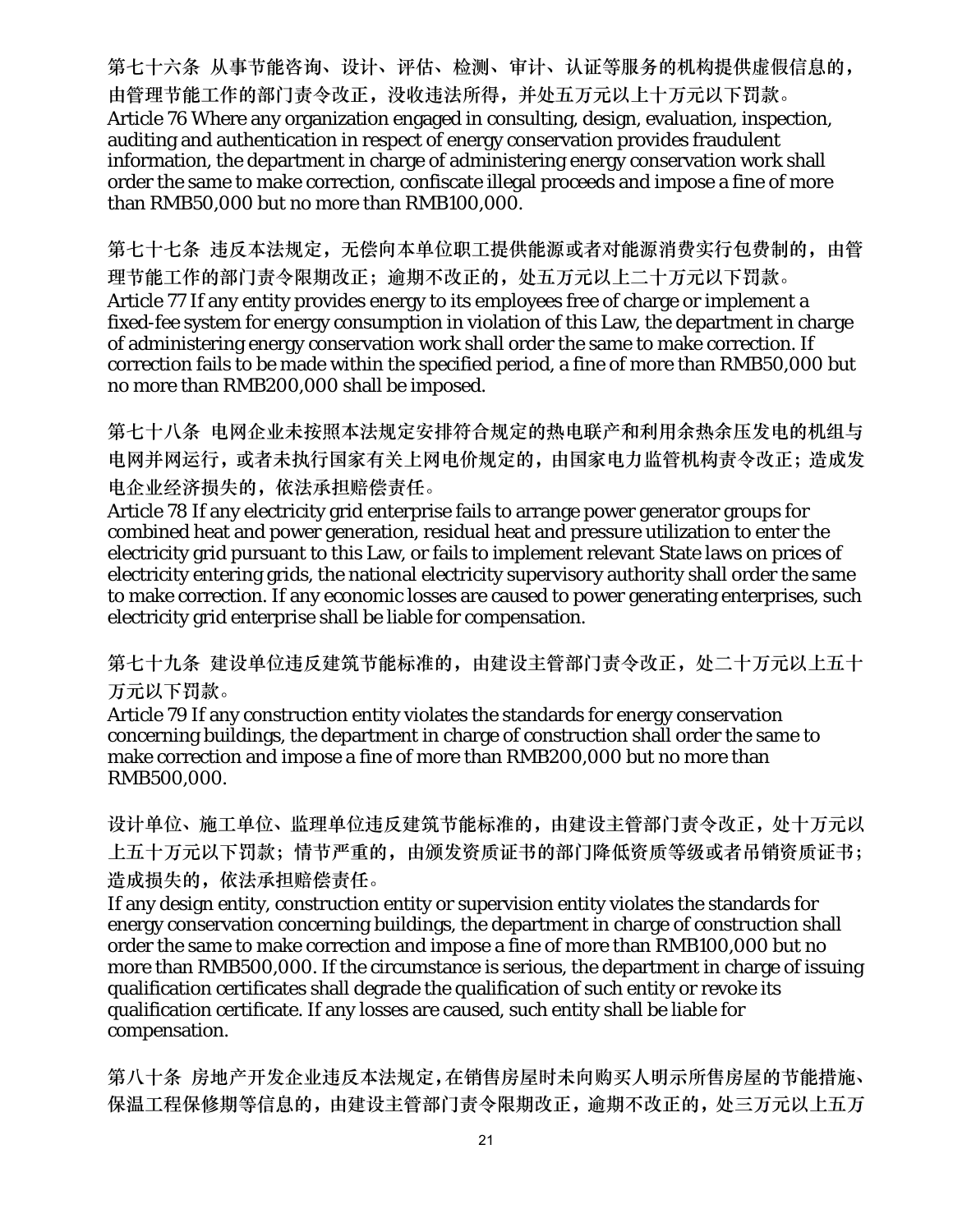元以下罚款;对以上信息作虚假宣传的,由建设主管部门责令改正,处五万元以上二十万元以 下罚款。

Article 80 If any real estate development enterprise fails to expressly state such information as measures for energy conservation and the term of warranty for the warm-preservation project to buyers when selling houses in violation of this Law, the department in charge of construction shall order the same to make correction. If such correction fails to be made within the specified period, a fine of more than RMB30,000 but no more than RMB50,000 shall be imposed. If such enterprise makes fraudulent publicity of the above information, the department in charge of construction shall order the same to make correction and impose a fine of more than RMB50,000 but no more than RMB200,000.

第八十一条 公共机构采购用能产品、设备,未优先采购列入节能产品、设备政府采购名录中 的产品、设备,或者采购国家明令淘汰的用能产品、设备的,由政府采购监督管理部门给予警 告,可以并处罚款;对直接负责的主管人员和其他直接责任人员依法给予处分,并予通报。 Article 81 If any public organization fails to give priority to purchasing such products and equipment as listed in the category of energy-saving products and equipment for government procurement when purchasing energy-using products and equipment, or purchases any energy-using products and equipment expressly ordered to be eliminated by the State, the department of the government in charge of procurement supervision and administration may give a warning thereto and may impose a fine concurrently. The persons directly in charge and other directly responsible persons shall be given a disciplinary sanction and a public announcement shall be made according to law.

第八十二条 重点用能单位未按照本法规定报送能源利用状况报告或者报告内容不实的,由管 理节能工作的部门责令限期改正;逾期不改正的,处一万元以上五万元以下罚款。 Article 82 If any key energy-using entity fails to submit its reports on energy use status or the content of any report is not authentic, the department in charge of administering energy conservation work shall order the same to make correction within a specified period. If such correction fails to be made within the specified period, a fine of more than RMB10,000 or more than RMB50,000 shall be imposed.

第八十三条 重点用能单位无正当理由拒不落实本法第五十四条规定的整改要求或者整改没有 达到要求的,由管理节能工作的部门处十万元以上三十万元以下罚款。 Article 83 If any key energy-using entity fails to implement the requirements for correction set forth in Article 54 hereof or any correction fails to meet requirements for no course, the department in charge of administering energy conservation work shall impose a fine of more than RMB100,000 but no more than RMB300,000.

第八十四条 重点用能单位未按照本法规定设立能源管理岗位,聘任能源管理负责人,并报管 理节能工作的部门和有关部门备案的,由管理节能工作的部门责令改正;拒不改正的,处一万 元以上三万元以下罚款。

Article 84 If any key energy-using entity fails to establish energy management positions, appoint persons in charge of energy management or file the same with the department in charge of administering energy conservation work and relevant departments as required by this Law, the department in charge of administering energy conservation work shall order the same to make correction. If such entity refuses to make correction, a fine of more than